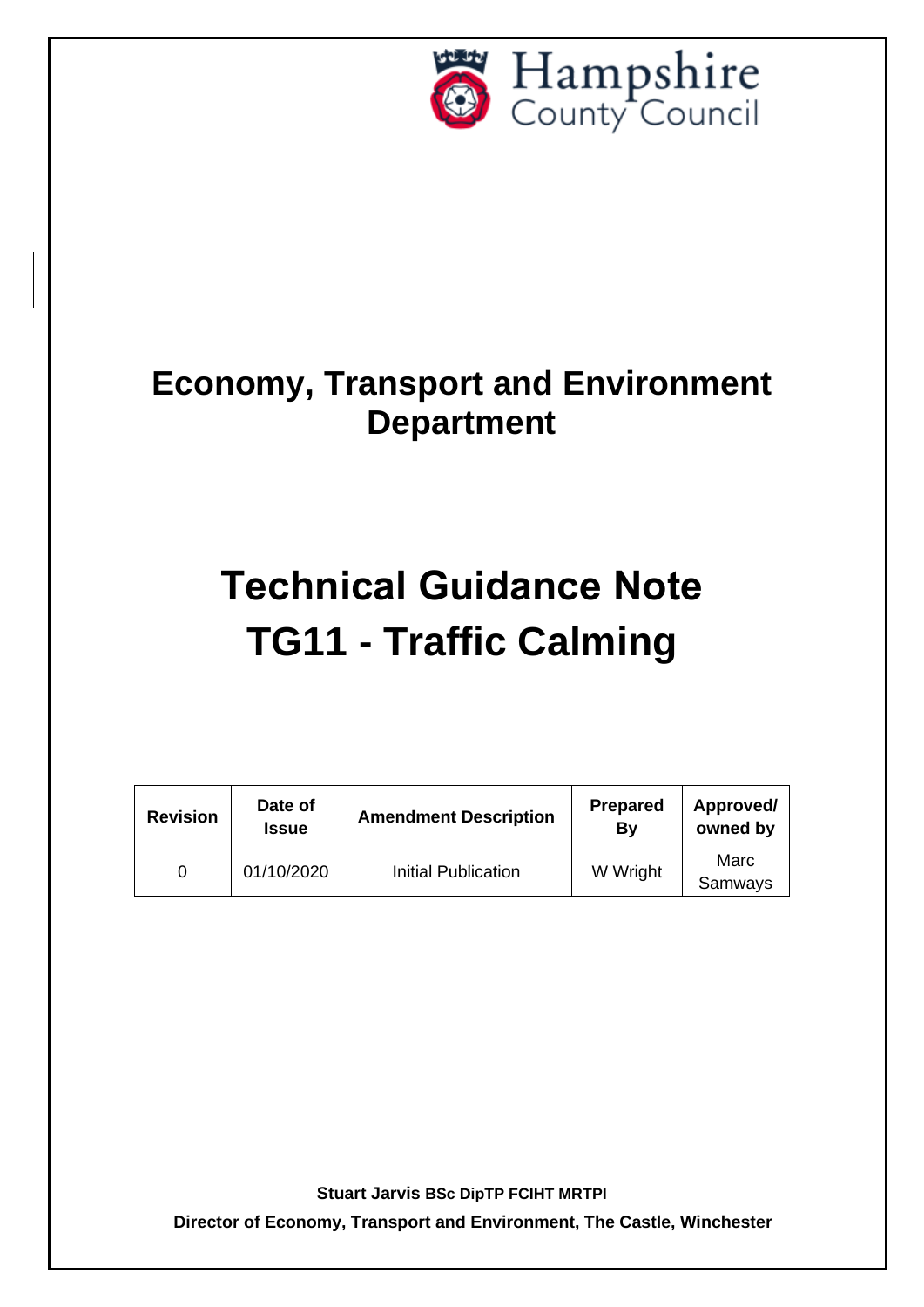

# **CONTENTS**

| 2.    |                                                                       |  |
|-------|-----------------------------------------------------------------------|--|
|       |                                                                       |  |
| 3.1.  |                                                                       |  |
| 3.2.  |                                                                       |  |
| 3.3.  |                                                                       |  |
| 3.4.  |                                                                       |  |
| 3.5.  |                                                                       |  |
| 3.6.  |                                                                       |  |
| 3.7.  |                                                                       |  |
| 3.8.  | Vertical Deflections and the Highways (Road Humps) Regulations 10     |  |
| 3.9.  |                                                                       |  |
| 3.10. | Traffic Calming in Rural, Conservation or Special Designation Areas17 |  |
| 4.    |                                                                       |  |
|       |                                                                       |  |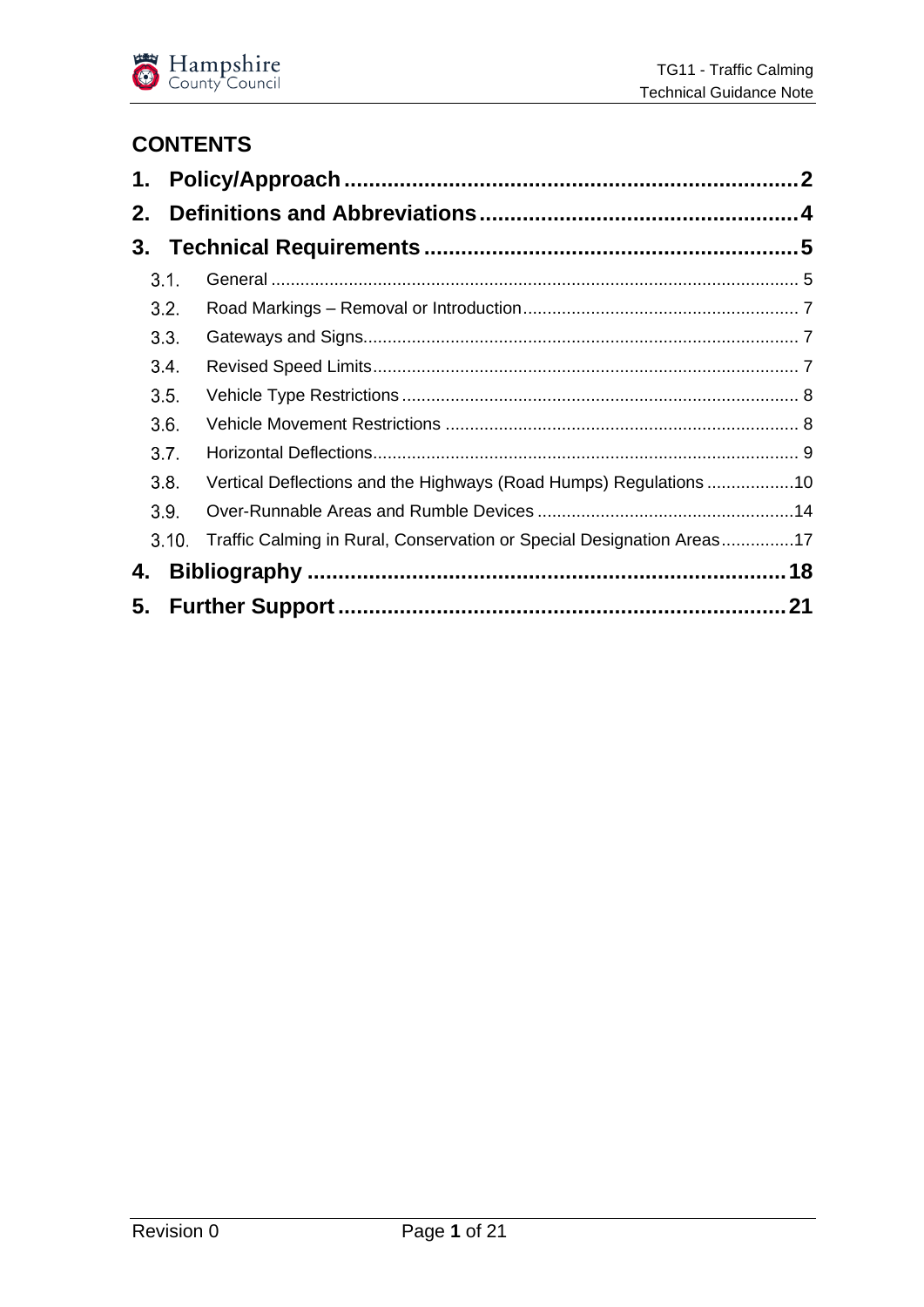# <span id="page-2-0"></span>**1. Policy/Approach**

- 1.1. In 2014, the County Council introduced a Traffic Management policy to ensure consistency in the provision of traffic management & calming measures within the County. In 2016 an overarching casualty reduction led policy was endorsed that focuses traffic schemes to locations where a history of injury accidents is identified. This guidance note sits within these policies as set out on the web page [Making Roads Safer](https://www.hants.gov.uk/transport/roadsafety/makingroadssafer) and detailed within the [Traffic Management Policy & Guidance.](http://documents.hants.gov.uk/road-safety/TrafficManagementPolicyGuidanceJanuary2014.pdf)
- 1.2. The retrospective installation of traffic calming measures should not be necessary on well-designed roads.
- 1.3. Appropriate highway layouts and alignments which effectively consider site location and circumstances are always preferable to the installation of "traffic calming features".



**Roads within new developments shall be geometrically designed to not require additional special traffic calming features**

- 1.4. Traffic Calming measures **shall not** be installed only based on a perceived safety issue (by the general public, Parish, District, Borough or County Councillors). Even where an injury accident issue does exist, careful review of the site-specific circumstances (including geometry, signing and lining) should be undertaken prior to deciding if traffic calming is actually required rather than an adjustment to the geometry/signing/lining.
- 1.5. The future maintenance requirements of traffic calming measures such as traffic islands, flat topped road humps, raised junction tables, speed cushions and the materials used for their construction need to be considered. These features are expensive to maintain and as such should be avoided wherever possible. Where traffic calming features need to be installed retrospectively, consideration shall also be given to measures to deter motorists from simply using alternative routes as 'ratruns'.
- 1.6. The impact on the existing road pavement in the vicinity of any introduced traffic calming measures shall also be considered. The impact of channelised traffic, i.e. two-way traffic using one lane, and the compression effect caused by the impact of vehicles travelling onto and off flat-topped road humps and junction tables, can significantly reduce the life of the existing pavement. In such situations the existing pavement and foundation shall be investigated and checked in line with CD 227 and CD 226.
- 1.7. Commuted Sums will be applied to cover future maintenance liabilities for any traffic calming features that are deemed to be non-standard and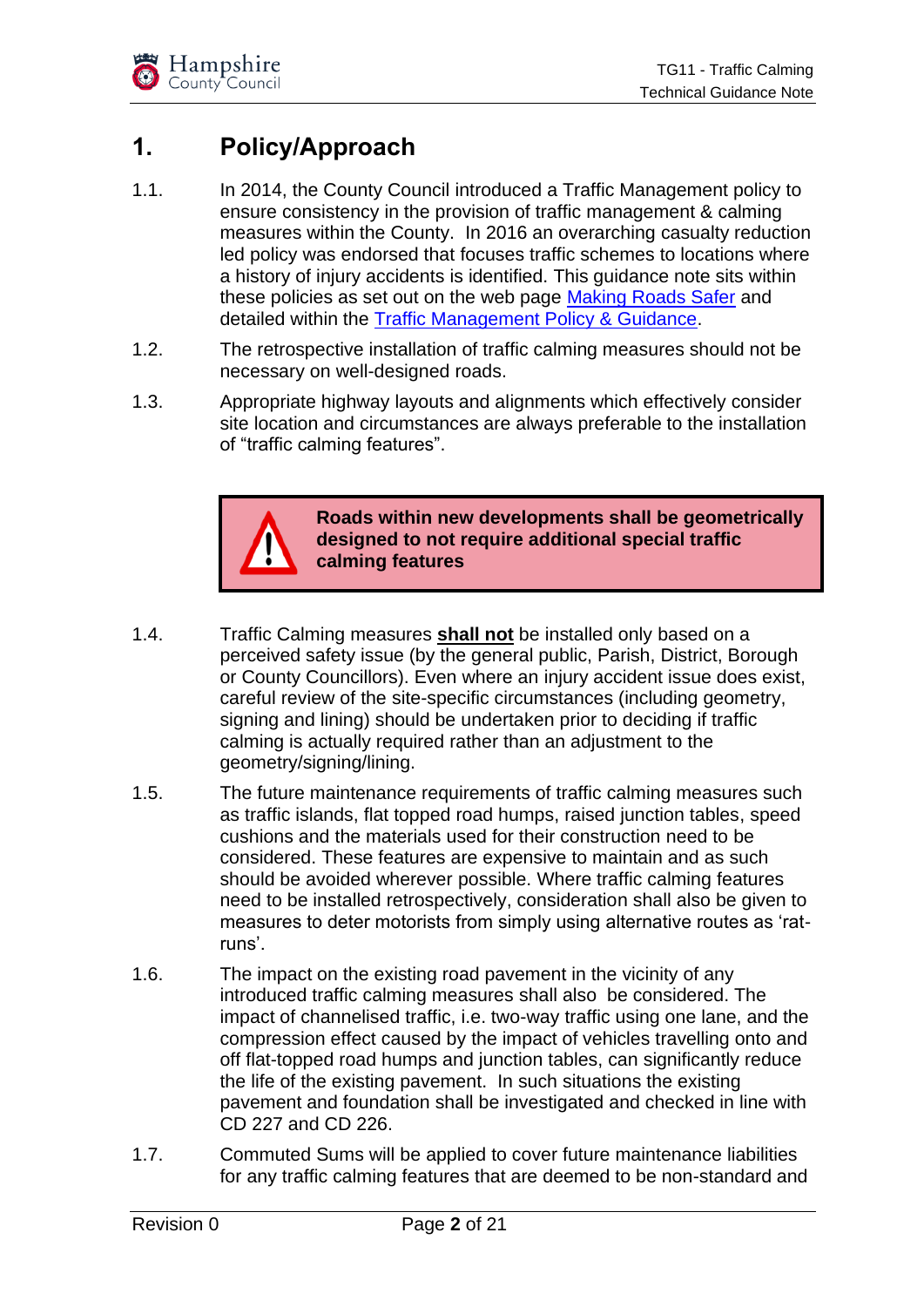that place an additional maintenance burden on the Highway Authority. Use of such features shall be agreed in consultation with Hampshire County Council. For further guidance refer to [The Commuted Sums](https://www.hants.gov.uk/transport/developers/commuted-sums)  [Policy.](https://www.hants.gov.uk/transport/developers/commuted-sums)

1.8. If a traffic calming scheme results in changes to on-street parking, traffic movements or speed limits, a Traffic Regulation Order (TRO) will be required. Guidance on the TRO process is given in [Technical Guidance](https://www.hants.gov.uk/transport/developers/technical-guidance)  [Note TG21.](https://www.hants.gov.uk/transport/developers/technical-guidance)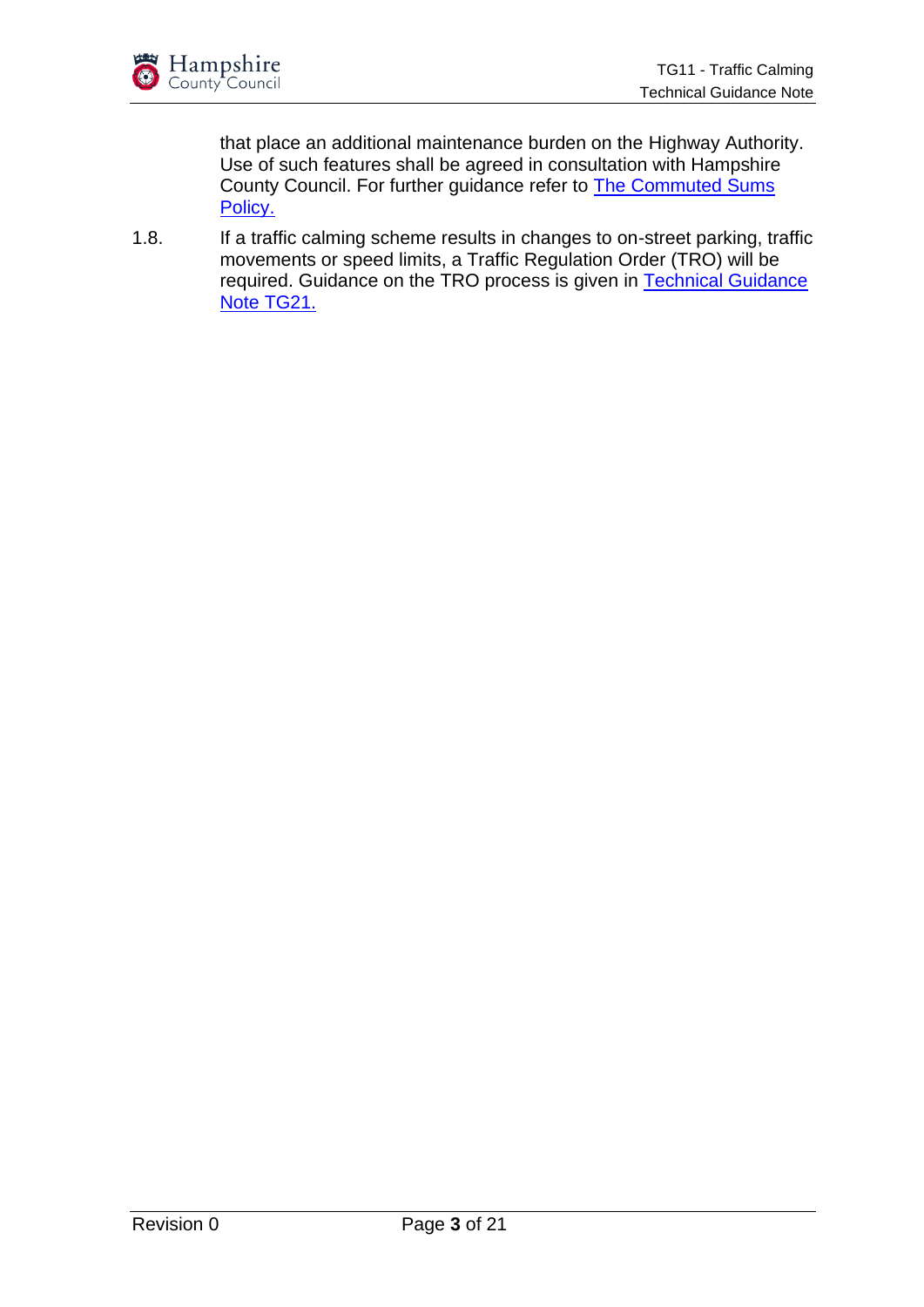

# <span id="page-4-0"></span>**2. Definitions and Abbreviations**

| <b>DfT</b>   | Department for Transport                                |  |
|--------------|---------------------------------------------------------|--|
| <b>HCC</b>   | <b>Hampshire County Council</b>                         |  |
| <b>HCV</b>   | <b>Heavy Commercial Vehicle</b>                         |  |
| <b>LTN</b>   | <b>Local Transport Note</b>                             |  |
| <b>MSA</b>   | <b>Million Standard Axles</b>                           |  |
| <b>NFU</b>   | <b>National Farmers Union</b>                           |  |
| <b>RSA</b>   | <b>Road Safety Audit</b>                                |  |
| <b>TAL</b>   | <b>Traffic Advisory Leaflet</b>                         |  |
| <b>TRO</b>   | <b>Traffic Regulation Order</b>                         |  |
| <b>TSRGD</b> | <b>Traffic Signs Regulations and General Directions</b> |  |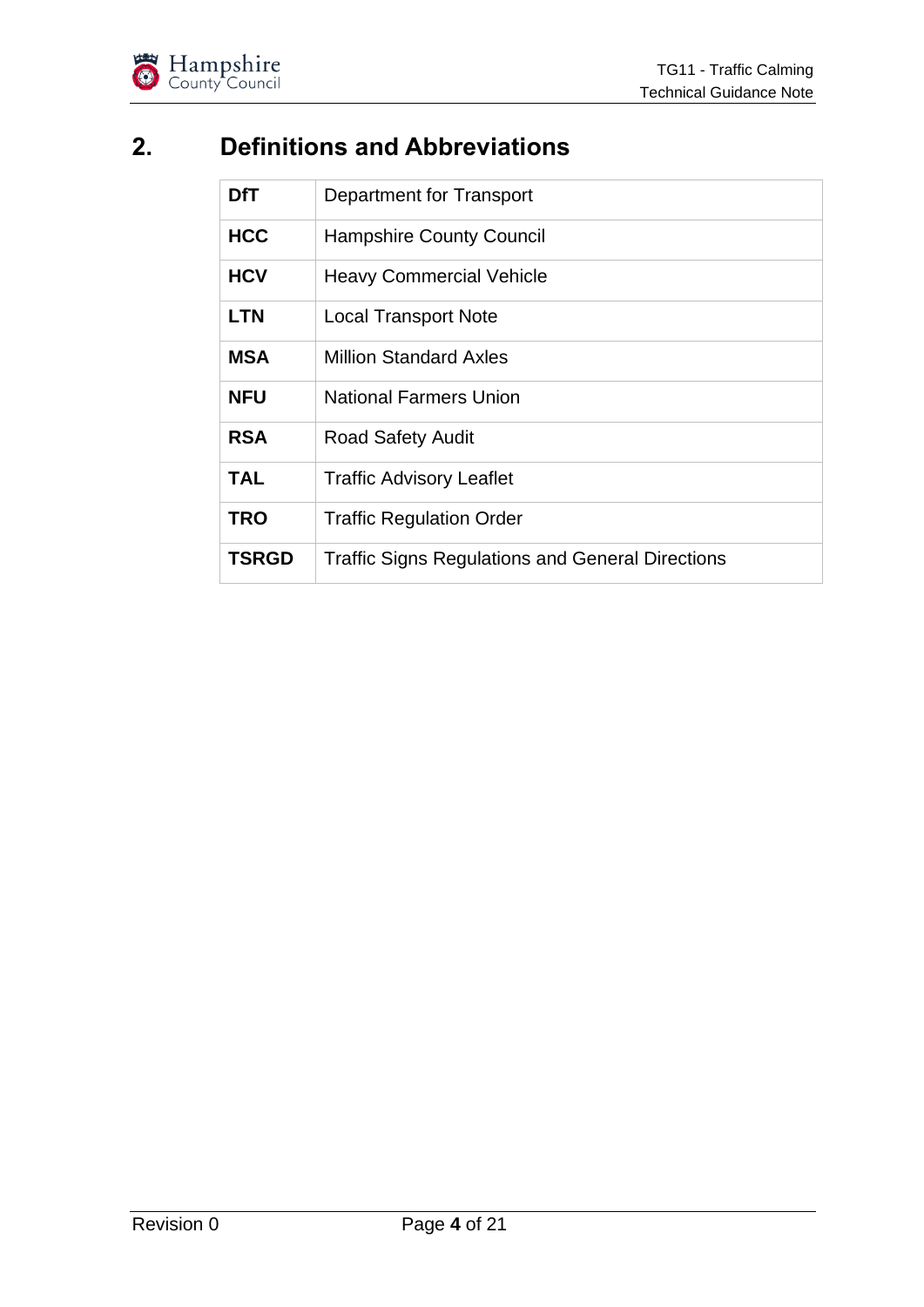

# <span id="page-5-0"></span>**3. Technical Requirements**

#### <span id="page-5-1"></span> $3.1.$ **General**

3.1.1. As stated in Section 1 above, appropriate highway layouts and alignments which effectively consider site location and circumstances are always preferable to the installation of "traffic calming features".



**Roads within new developments shall be geometrically designed to not require additional special traffic calming features**

- 3.1.2. Where retrospective traffic calming is absolutely necessary, there are many different types of traffic calming measures and features that can be considered. The selection of the most appropriate option will depend on site specific circumstances. Factors such as availability of road width, actual traffic speeds, speed limits, traffic flows and vehicle types using the road (such as Heavy Commercial Vehicles (HCVs) and buses) and nearby facilities such as emergency hospitals, schools etc will affect the choice of feature(s). The choice will also be dependent on available funding for the design process, installation and future maintenance.
- 3.1.3. Although commonly associated with reducing speed, traffic calming can also be used to deter traffic from using a particular route. As stated in Section 1, the design should be site specific and the ease, frequency and cost of future maintenance should also be considered. Conversely, care should also be taken to avoid encouraging traffic to use alternative routes where this is not the intended outcome of the traffic calming scheme.
- 3.1.4. As it is expensive to install and maintain, traffic calming cannot be provided for all roads where traffic is exceeding the speed limit or in all locations where traffic is using local roads to avoid congestion on main routes. In addition, although there are benefits from lower speeds and/or traffic flows, there can be disadvantages to some road users, depending on the type of feature, as indicated in the following sections.
- 3.1.5. Routes and appropriate access for emergency vehicles through all traffic calming features or zones must be considered in the design stage using swept path analysis and consultation with the emergency services. Refer to TAL 1/07 and the Highways (Traffic Calming) Regulations 1999 and the Highways (Road Hump) Regulations 1996. Under the Traffic Calming Regulations, traffic calming works which must be consulted include buildouts, chicanes, gateways, islands, overrun areas, pinch-points, or rumble devices or any combination of such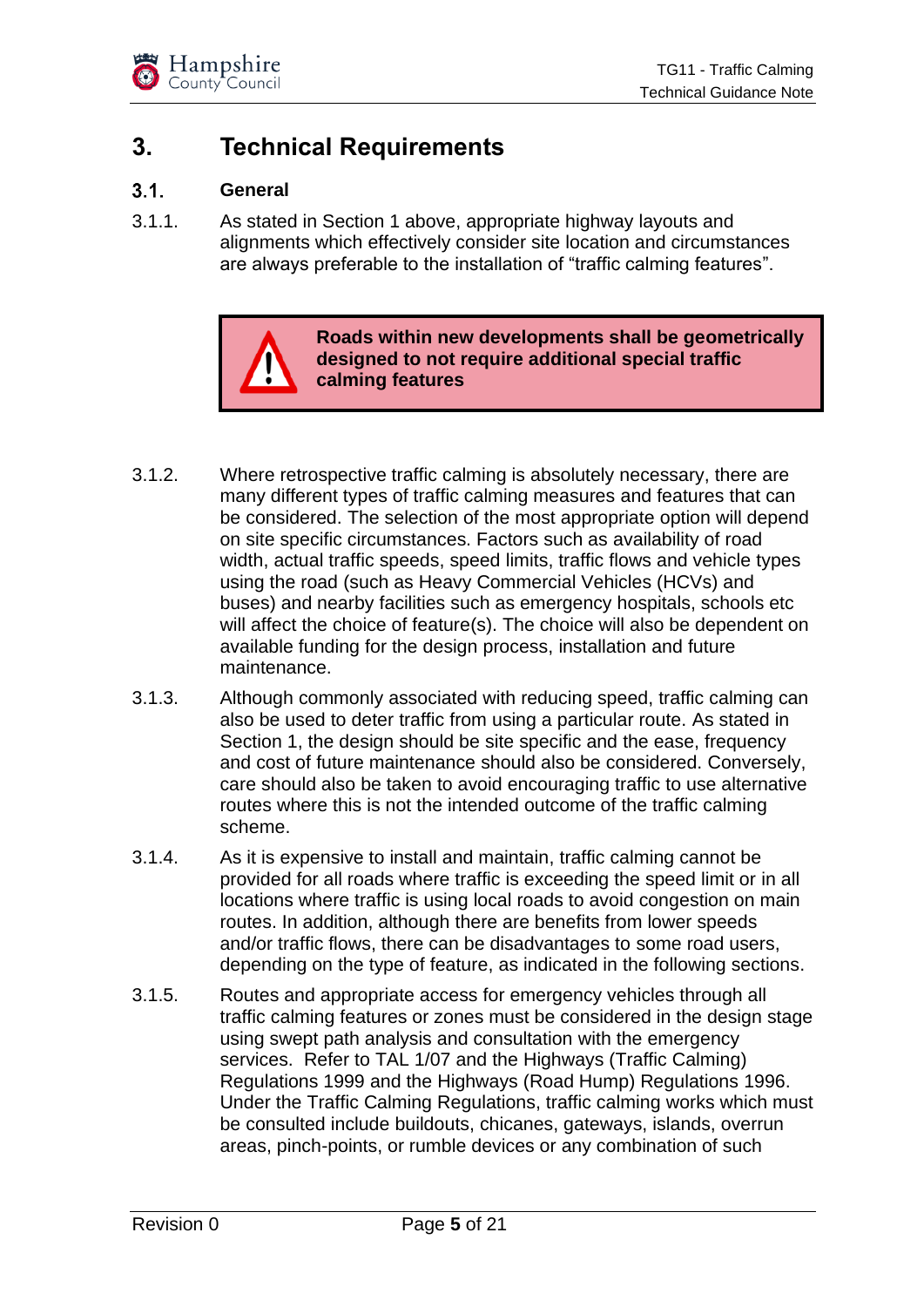

works. Under the Road Hump Regulations, all vertical deflections schemes must be consulted.

- 3.1.6. As stated above, the choice of measure(s) to be introduced is largely dependent on the site specifics. With reference to the list below, the removal/introduction of road markings is the most cost effective and the use of rumble strips is to be avoided in most cases. Only if considered absolutely necessary for improvement of pedestrian and driver safety on an existing road, should one or more of the following be considered (the list of features being in the order of preference):
	- a) Road markings removal or introduction.
	- b) Gateways and signs.
	- c) Revised speed limits.
	- d) Vehicle type restrictions.
	- e) Vehicle movement restrictions.
	- f) Horizontal deflections such as pinch points, build outs, chicanes and islands
	- g) Vertical deflection methods such as road humps of various types, raised tables or speed cushions.
	- h) Rumble strips and over-run areas.
- 3.1.7. All traffic calming schemes should be designed to minimise acceleration and deceleration at each feature and encourage a consistent speed through the scheme. Acceleration and deceleration between features can result in slight local increases in noise and small local reductions in air quality. Careful design and ensuring calming features are suitably spaced will help encourage smooth driving, thus minimising such effects. Reducing speeds in residential areas, while making sure that it does not result in an increase in vehicle emissions, will reduce road danger, injuries and air pollution (NICE Guideline NG70).
- 3.1.8. Before the design of any traffic calming scheme commences, the following should be reviewed:
	- **[HCC Construction Standard Details](https://www.hants.gov.uk/transport/developers/standard-details)**
	- HCC Standard Detail Notes for Guidance
- 3.1.9. Guidance on the submission of Departures from Standard is given in [Technical Guidance Note](https://www.hants.gov.uk/transport/developers/technical-guidance) TG17.
- 3.1.10. The Road Safety Audit (RSA) process shall be followed on all schemes. [Technical Guidance Note TG18](https://www.hants.gov.uk/transport/developers/technical-guidance) provides information on the RSA process.
- 3.1.11. A list of documents providing information and guidance on the design of traffic calming features is provided in Section 4.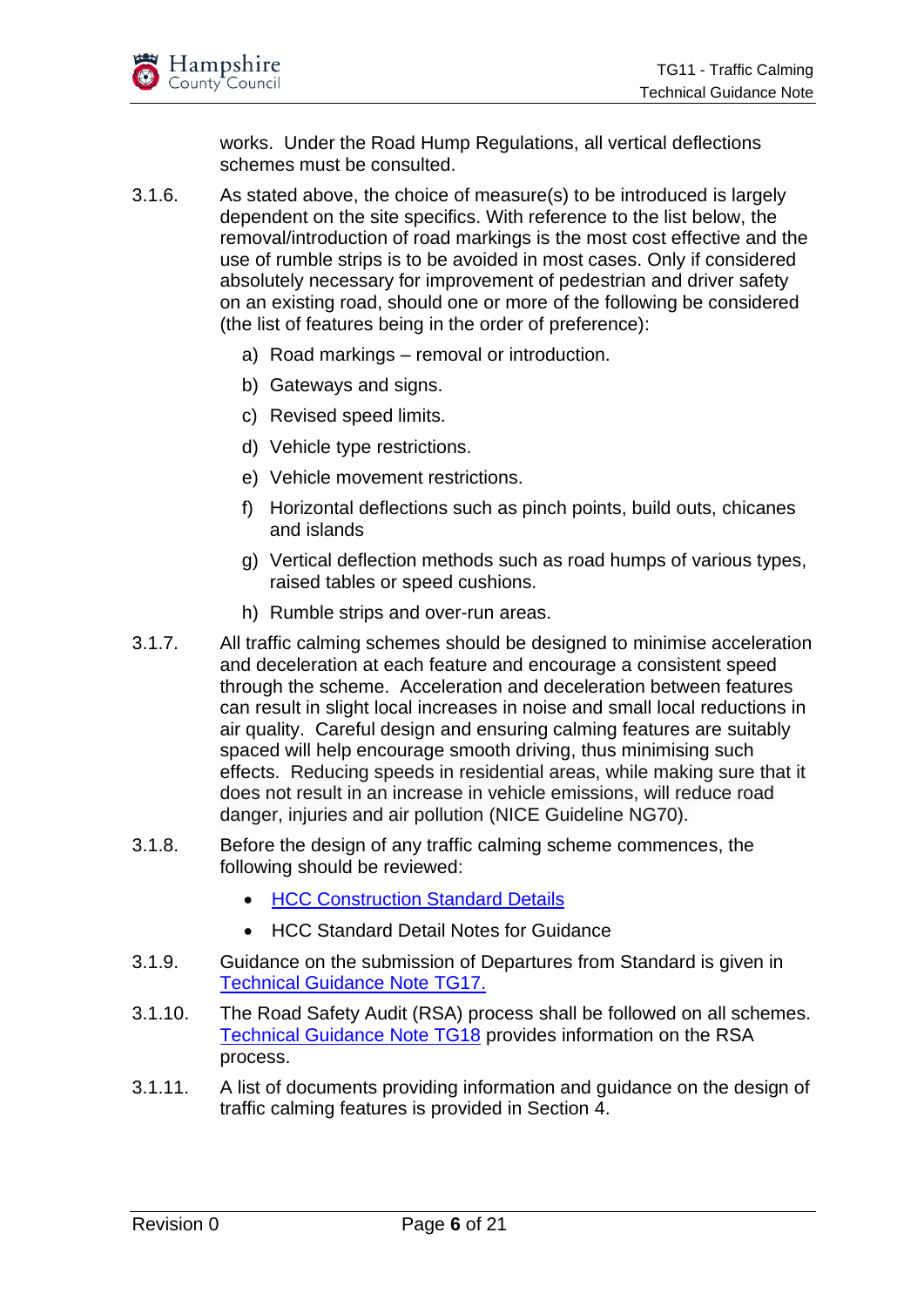#### <span id="page-7-0"></span> $3.2.$ **Road Markings – Removal or Introduction**

- 3.2.1. Virtual narrowing can be achieved by the introduction of carriageway edge lines, together with the removal of centreline markings. This gives the impression that the carriageway may not be wide enough for vehicles to pass each other, resulting in reduced speeds.
- 3.2.2. Similarly, the introduction of ghost islands and central hatching can also be used as a traffic calming measure reducing the width of vehicle lanes.
- 3.2.3. Traffic Advisory Leaflet TAL 1/00 provides advice on traffic calming in villages on major roads. One of the features included in TAL 1/00 is the use of Dragon's Teeth road markings, along with recommended dimensions for these markings.

#### <span id="page-7-1"></span> $3.3.$ **Gateways and Signs**

- 3.3.1. 'Gateways' are usually a combination of features used to indicate the entry into a particular area where a driver's behaviour should change, i.e. the entry to a village or residential area. For example, street furniture and fencing.
- 3.3.2. Gateways can reduce speeds in their immediate vicinity, but additional subsequent measures may also be required to maintain the reduced speed throughout the length of road in question.
- 3.3.3. The use of permanent vehicle activated signs, such as those highlighting the speed limit or "Slow Down" will **only** be acceptable as a casualty reduction measure at sites where other options have been tried but have not proved effective.
- 3.3.4. Guidance on the use of signs at Gateways is given in the Traffic [Management Policy.](http://documents.hants.gov.uk/road-safety/TrafficManagementPolicyGuidanceJanuary2014.pdf) The design of nameplates is reasonably flexible as long as the Traffic Signs Regulations and General Directions (TSRGD) requirements are met. Yellow backing boards are reserved for high profile sites where previous safety issues exist which are borne out by the injury accident record.
- 3.3.5. Gateways in rural areas particularly need special consideration of the environmental impact and this is covered in Section 3.10.
- 3.3.6. Street furniture at Gateways should be made as passively safe as possible.

#### <span id="page-7-2"></span> $3.4.$ **Revised Speed Limits**

- 3.4.1. A Traffic Regulation Order is required for a change of speed limit. [Technical Guidance Note TG21](https://www.hants.gov.uk/transport/developers/technical-guidance) sets out the procedure for obtaining a TRO.
- 3.4.2. Changes to speed limits will only be implemented if justified on injury accident grounds as part of a casualty reduction scheme.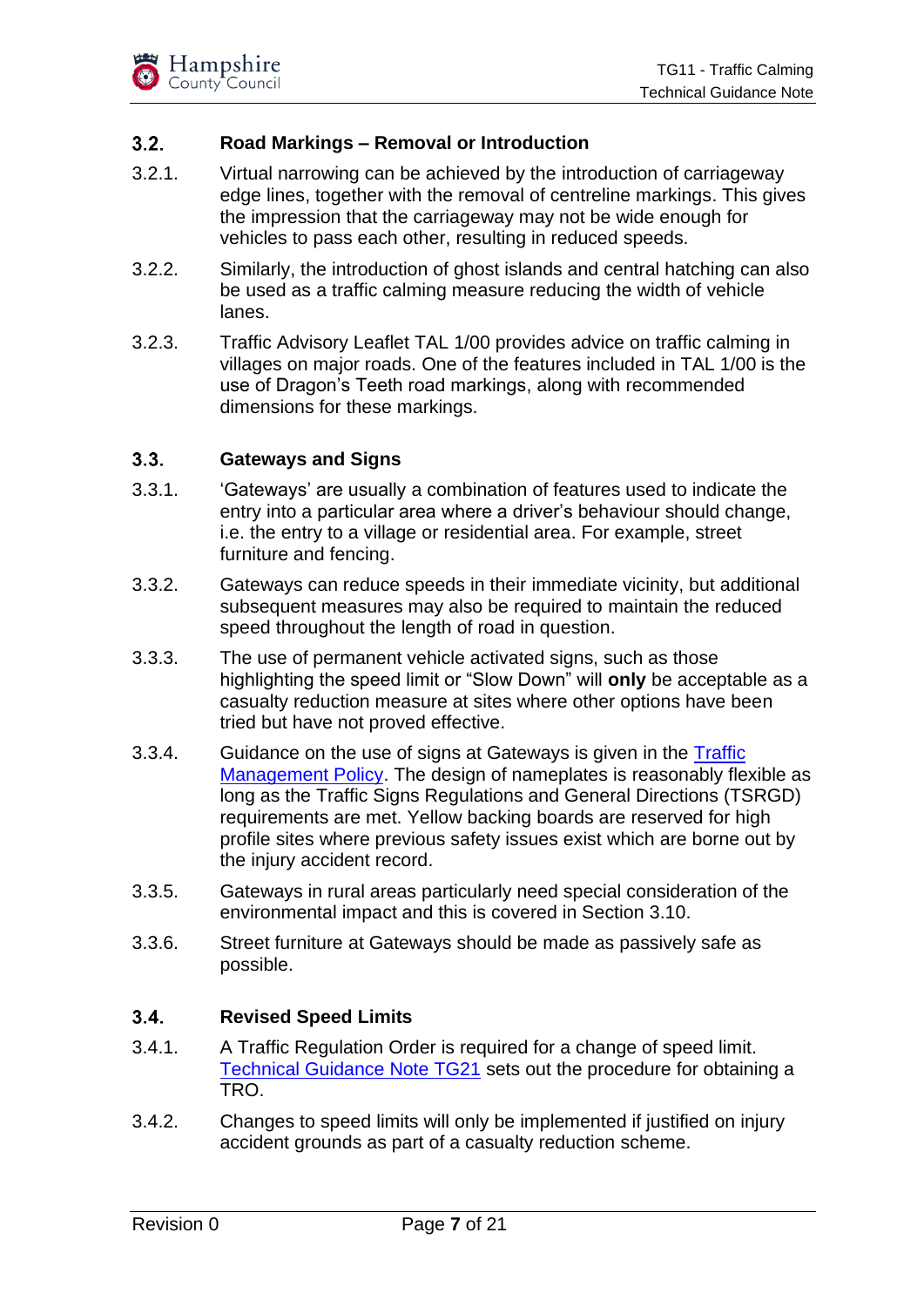

- 3.4.3. A support case is required for the necessary consultation with the local Member(s) and the Police. Without this initial consultation, a TRO for a proposed change cannot be advertised. Evidence should be provided of existing mean traffic speeds. Existing mean traffic speeds should be at or below the proposed speed limit (refer to DfT Circular 1/2013 – Setting Local Speed Limits). Where existing mean traffic speeds are above the proposed speed limit, engineering measures should be considered to reduce traffic speeds to a level that is aligned to the proposed lower speed limit. This will support a lower speed limit making it self-enforcing. Speed related accidents can also be used to support the proposal.
- 3.4.4. Hampshire Constabulary has a limited capacity to enforce speed limits on Hampshire Roads. It is quite likely that they will not have the ability to provide additional enforcement at locations in response to potential community expectations to the lowering of the current speed limits.
- 3.4.5. The minimum length of a speed limit zone should generally be not less than 600m to avoid too many changes of speed limit along a route. The length adopted will depend on the limit applied and on the conditions at or beyond the end points (e.g. steep gradients, sharp bends, junctions, access roads, humpbacked bridges or other hazards and visibility of the signs). Further information on speed limit lengths, on transitional limits and on exceptions where the rules may be varied is given in the DfT Circular 01/2013.
- 3.4.6. The [Traffic Management Policy](http://documents.hants.gov.uk/road-safety/TrafficManagementPolicyGuidanceJanuary2014.pdf) provides details on the setting of speed limits within the County.
- 3.4.7. The Traffic Signs Manual Chapter 3 provides advice on the regulations for signing speed limits.

### <span id="page-8-0"></span> $3.5.$ **Vehicle Type Restrictions**

3.5.1. Examples include the introduction of HCV bans, Prohibition of Driving and Bus Gates. A Traffic Regulation Order with the statutory consultations is required for vehicle type restrictions. Refer to [Technical](https://www.hants.gov.uk/transport/developers/technical-guidance)  [Guidance Note TG21](https://www.hants.gov.uk/transport/developers/technical-guidance) for guidance on the TRO process. Refer to [Technical Guidance Note TG4](https://www.hants.gov.uk/transport/developers/technical-guidance) for further guidance on Bus Gates.

### <span id="page-8-1"></span> $3.6.$ **Vehicle Movement Restrictions**

- 3.6.1. Examples include banning turning movements and the creation of oneway streets, no entry and road closures. Traffic Regulation Orders with the statutory consultations are required for vehicle movement restrictions. Refer to [Technical Guidance Note TG21](https://www.hants.gov.uk/transport/developers/technical-guidance) for guidance on the TRO process.
- 3.6.2. It is important to consider how traffic flows in the local area will be affected by the introduction of such restrictions and whether drivers are likely to try and find alternative routes to avoid them. This may result in congestion, safety problems and carriageway maintenance issues in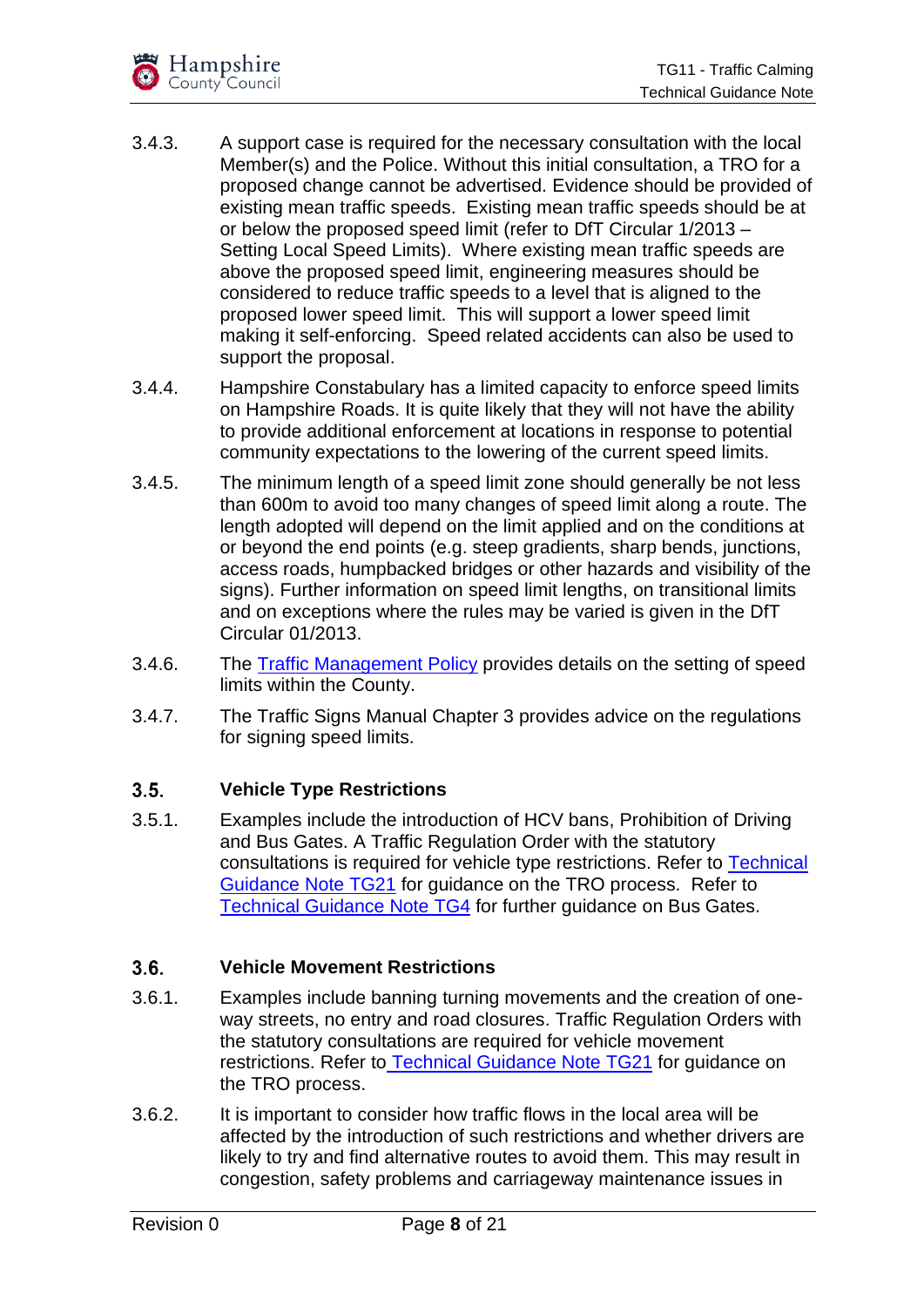other locations on the surrounding network. Alternative routes for the banned movements shall be checked to ensure they are suitable to take the expected traffic.

- 3.6.3. Restrictions on vehicle movements can affect emergency services vehicles and early consultation with the relevant organisations (Police, Fire, Ambulance) should be undertaken.
- 3.6.4. Large planters can provide a physical means to reinforce Traffic Regulation Orders restricting certain vehicles (e.g. mode filtering for Quiet Streets). Planters may only be installed in the Highway where the District or Parish Council has agreed to maintain the planter and its contents in perpetuity and has entered into an agreement with Hampshire County Council under Part VIIA of the Highways Act 1980 for the enhancement of the highway amenity.

#### <span id="page-9-0"></span> $3.7<sub>2</sub>$ **Horizontal Deflections**

- 3.7.1. Horizontal deflections shall only be considered within roads subject to a speed limit of 40mph or less.
- 3.7.2. The HCC Abnormal Loads team and the Police should be consulted prior to design of any road narrowing or deflecting features (such as chicanes) to ensure that the road in question is not part of a strategic, protected abnormal load route. The proposed features need to be suitable for the manoeuvrability, wheelbase width and overall length of both HCVs and abnormal load vehicles. A minimum carriageway width of 3.5m should be allowed for abnormal indivisible load vehicles, which means that simple road narrowings complying with this may be ineffective as speed controlling features for cars and other light vehicles.

[abnormal.loads@hants.gov.uk](mailto:abnormal.loads@hants.gov.uk)

[abnormal.loads@hampshire.pnn.police.uk](mailto:abnormal.loads@hampshire.pnn.police.uk)

- 3.7.3. If the route is likely to be used by large agricultural vehicles, including combine harvesters, the National Farmers' Union shall be consulted. The Hampshire's NFU representative's contact details are available on the **Hampshire NFU website**. This does not necessarily guarantee that all local farmers will be made aware of the proposals, however, and some additional consultation may be required with local farmers.
- 3.7.4. The locations of existing features such as property accesses, pedestrian refuge islands, on-road parking, junctions, bus stops and forward visibility generally shall all be considered when designing horizontal deflections, and vehicle movements shall be tracked accordingly. If the presence of these features results in the traffic calming deflections being too far apart, it is unlikely that they will have much effect on speeds overall. Buildouts can be used, in some cases, to protect on-road parking and provide easier crossing locations. Refer to [Technical Guidance Note TG9](https://www.hants.gov.uk/transport/developers/technical-guidance) regarding locations of bus stops.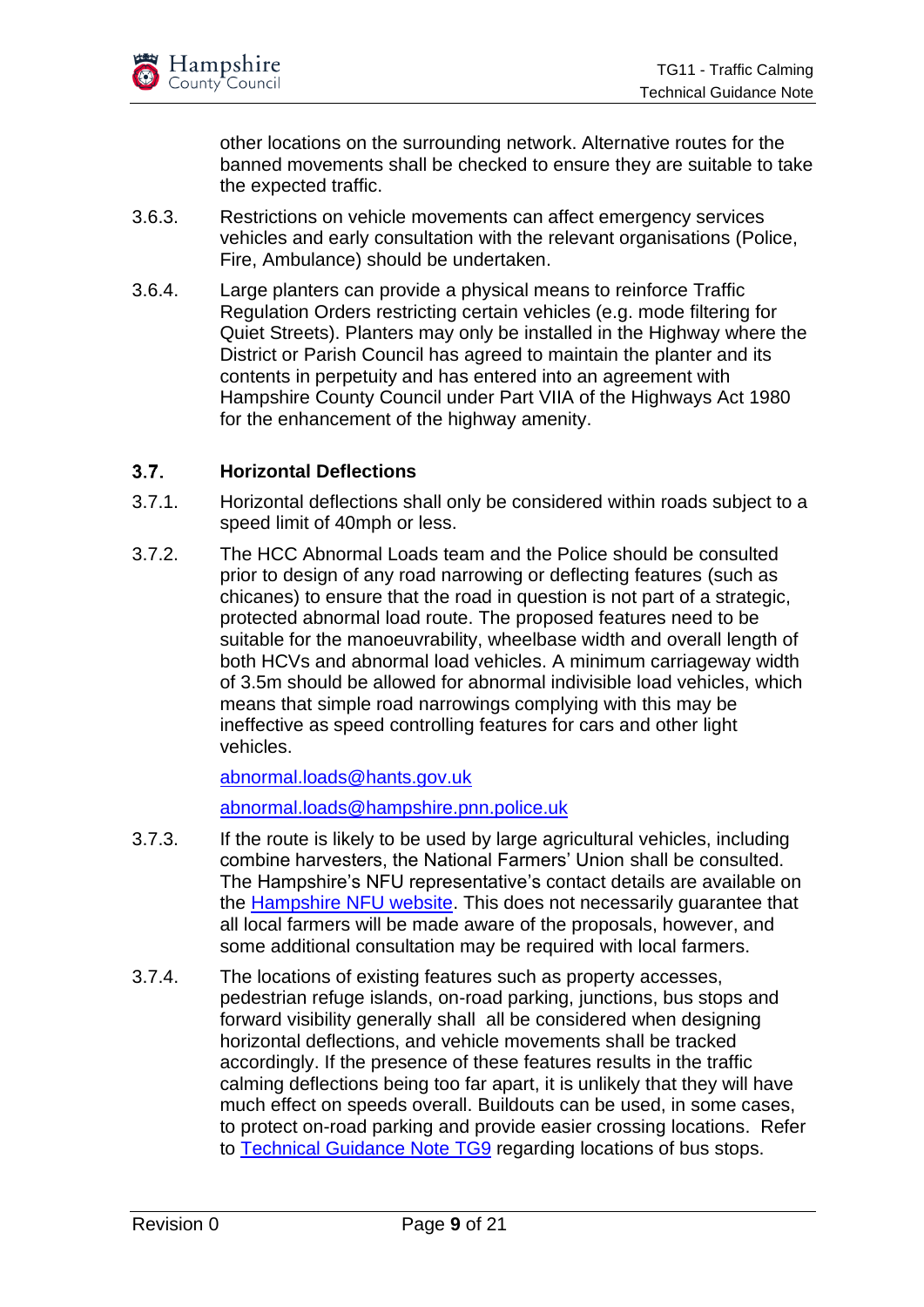- 3.7.5. Extensive guidance on the design of horizontal deflections is given in LTN 1/07.
- 3.7.6. The use of buildouts or chicanes on fairly straight stretches of road with good forward visibility does not necessarily control speeding, whether priority signage is used or not. Their presence can even lead to increased speeds as motorists attempt to beat other vehicles to the build-out point, even if priority is given to those travelling in one direction.
- 3.7.7. As horizontal deflections will create channelised traffic, the construction of the existing carriageway shall be assessed for its ability to withstand the predicted channelised commercial vehicles flows. Where it cannot be demonstrated that the channelised section of carriageway has a 40 year design life for the predicted MSA, it shall be reconstructed accordingly. The designer shall supply the pavement design calculations for approval and HCC's Asset Management shall be consulted regarding the suitability of the overall proposals.
- 3.7.8. Virtual narrowing should also be considered (see Section 3.2).

### <span id="page-10-0"></span> $3.8.$ **Vertical Deflections and the Highways (Road Humps) Regulations**

- 3.8.1. The introduction of vertical deflections (including speed cushions) will require a statutory advertisement and consultation period, during which dialogue with the police, fire and ambulance services and district council shall be held. Bus operators shall also be consulted as vertical deflections often result in accelerated mechanical wear and tear and can cause passenger discomfort/injury.
- 3.8.2. The Highways (Road Humps) Regulations state that vertical deflections must only be used on lit roads with a speed limit of 30mph or less. They may be used on unlit roads within a 20mph zone.
- 3.8.3. The Regulations also state that vertical deflections will not be permitted in the vicinity of controlled crossings, nor
	- a) on a railway level crossing or within 20 metres of any rail forming part of the railway track at any such crossing,
	- b) within 2 metres of any rail providing support and guidance for vehicles carried on flanged wheels and running in a carriageway,
	- c) under or within 25 metres of any part of a structure over a carriageway which is 6.5 metres or less above the surface of the carriageway,
	- d) above or within 25 metres of any part of a bridge over which the carriageway passes or any part of a tunnel, culvert or other similar structure which crosses beneath a carriageway.
- 3.8.4. Vertical deflections will not be permitted on Priority One salting routes. Vertical deflections may only be used in exceptional circumstances on Priority Two routes. For new roads, the salting priority will be assigned in accordance with the **Highways Maintenance Management Plan** and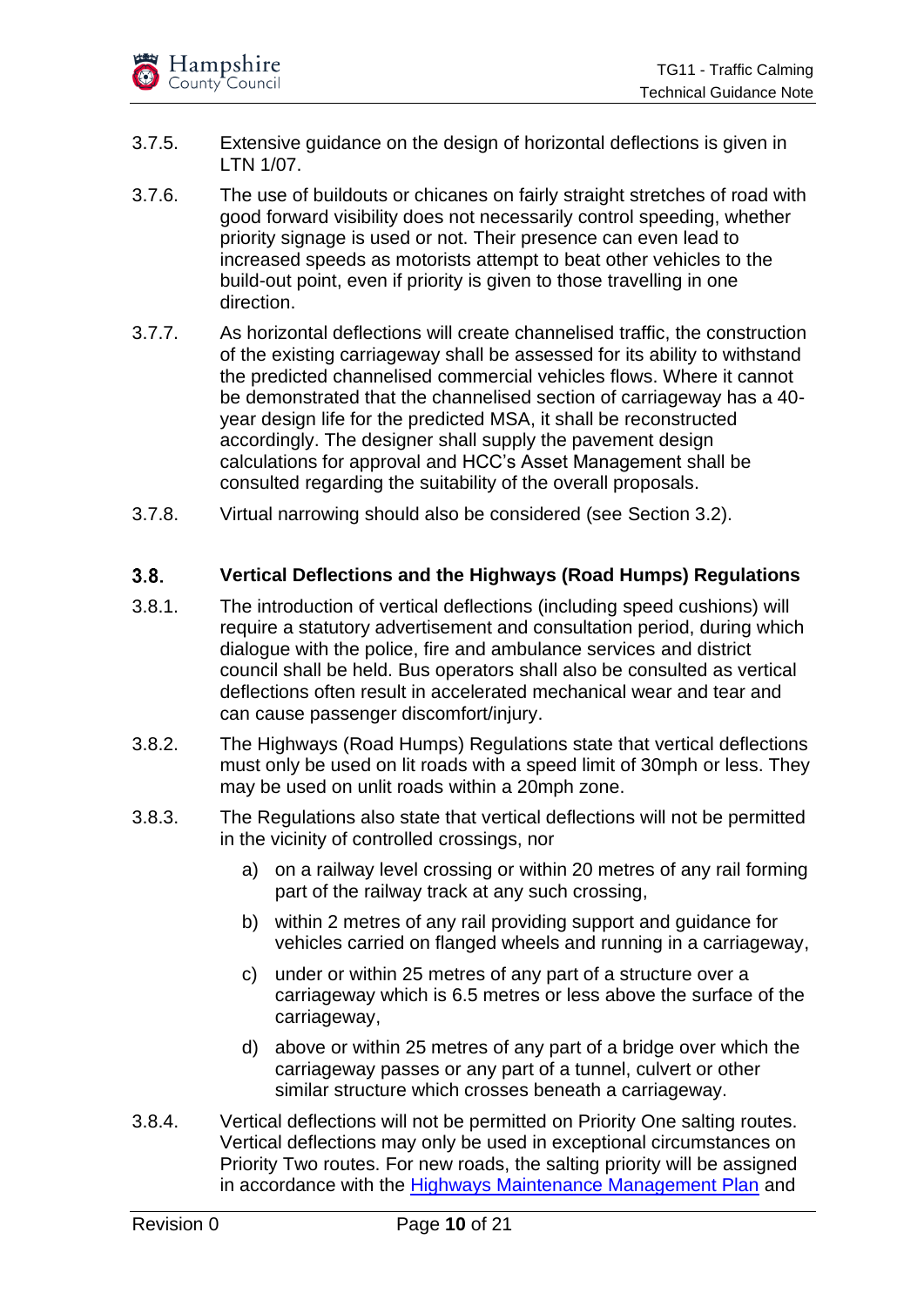

supporting documents. An extract of the classification of the salting routes is provided for information:

### **Priority One**

- Main traffic routes ("A" class roads)
- Main access routes to important industrial and large educational establishments (500+ pupils)
- Main access routes to major accident and emergency hospitals, and to important emergency service locations
- Roads used as major bus routes (50 per day urban, 25 per day rural)
- Roads passing through major shopping centres
- Other routes busy during peak traffic periods
- During a declared weather emergency, routes to Prepared Rest **Centres**
- Routes to major critical infrastructure (as defined by HCC Emergency Planning)

### **Priority Two**

- Single access routes to villages
- Roads near other schools
- Roads used as other bus routes
- Roads to other hospitals
- Roads to minor fire and ambulance establishments
- Roads passing through other shopping centres
- Roads with gradients that make driving hazardous

### **Priority Three**

• All other public highways not covered by the above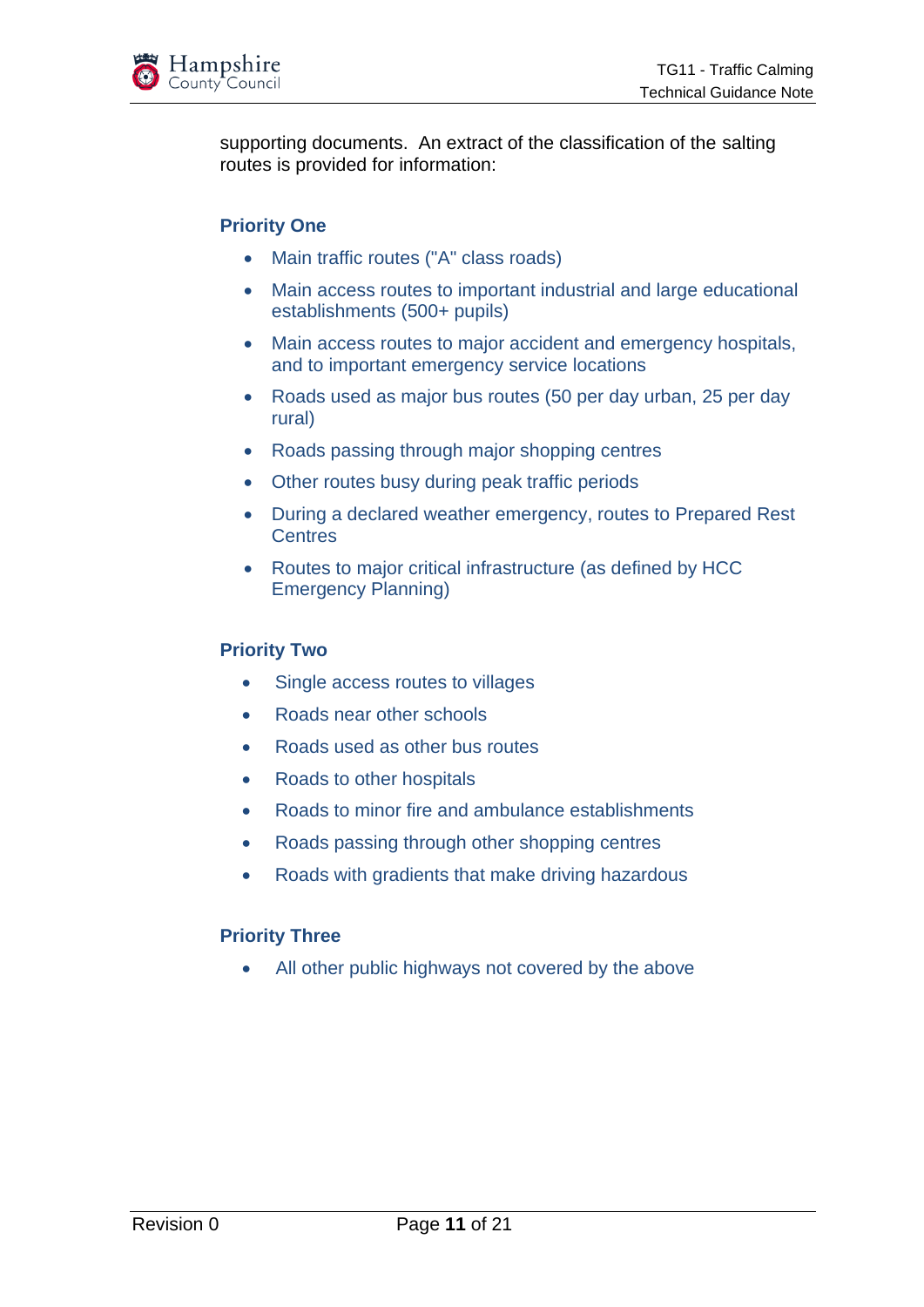

### **Community Salt Routes**

• Routes to all other schools and community facilities such as health centres, not included above.

**No vertical deflections are to be used on Priority One salt routes.**

**Vertical deflections may only be used in exceptional circumstances on Priority Two salt routes.**

3.8.5. Outside London, DfT authorisation will be required to place toucan and parallel crossings on road humps (Refer to LTN 1/2020). TAL 7/96 provides further information on the Highways (Road Humps) Regulations. Also see [Technical Guidance Note TG21](https://www.hants.gov.uk/transport/developers/technical-guidance) – Traffic Regulation Orders.

### *Flat Topped Road Humps and Raised Junction Tables*

3.8.6. Refer to the current revisions of the following [HCC Highway](https://www.hants.gov.uk/transport/developers/standard-details) [Construction Standard Details,](https://www.hants.gov.uk/transport/developers/standard-details) C Series, HCC11/C….:

100 – Flat topped road hump & junction table Type 1

- 105 Concrete block paved flat topped road hump Type 1A
- 110 Concrete block paved crossing in flat topped road hump Type 1
- 115 Imprinted surface course flat topped road hump Type 1B
- 120 Flat topped road hump Type 2
- 3.8.7. The relevant section of the [Notes for Guidance](https://www.hants.gov.uk/transport/developers/standard-details) are to be read in conjunction with these construction drawings.
- 3.8.8. Flat topped road hump Type 1A would generally be used as an entry treatment or a junction table, which can at the same time provide improved side road crossing facilities for pedestrians.
- 3.8.9. The maximum permitted height is 100mm but there can be a high incidence of vehicle 'grounding' at this height and therefore this is not recommended within Hampshire. A height of 75mm (most used in Hampshire) will substantially lessen the likelihood of grounding, but also result in reduced speed reduction.
- 3.8.10. On a bus route the maximum recommended on/off ramp gradient is 1 in 20. On other routes ramp gradients of between 1 in 15 and 1 in 10 can be considered, but driver comfort will be reduced as the gradient is increased. Whichever gradients are provided, the longitudinal effect of the carriageway should be considered, with the length of the ramp adjusted to ensure that the actual gradient is not too steep on the downhill hill side or too slack on the uphill side.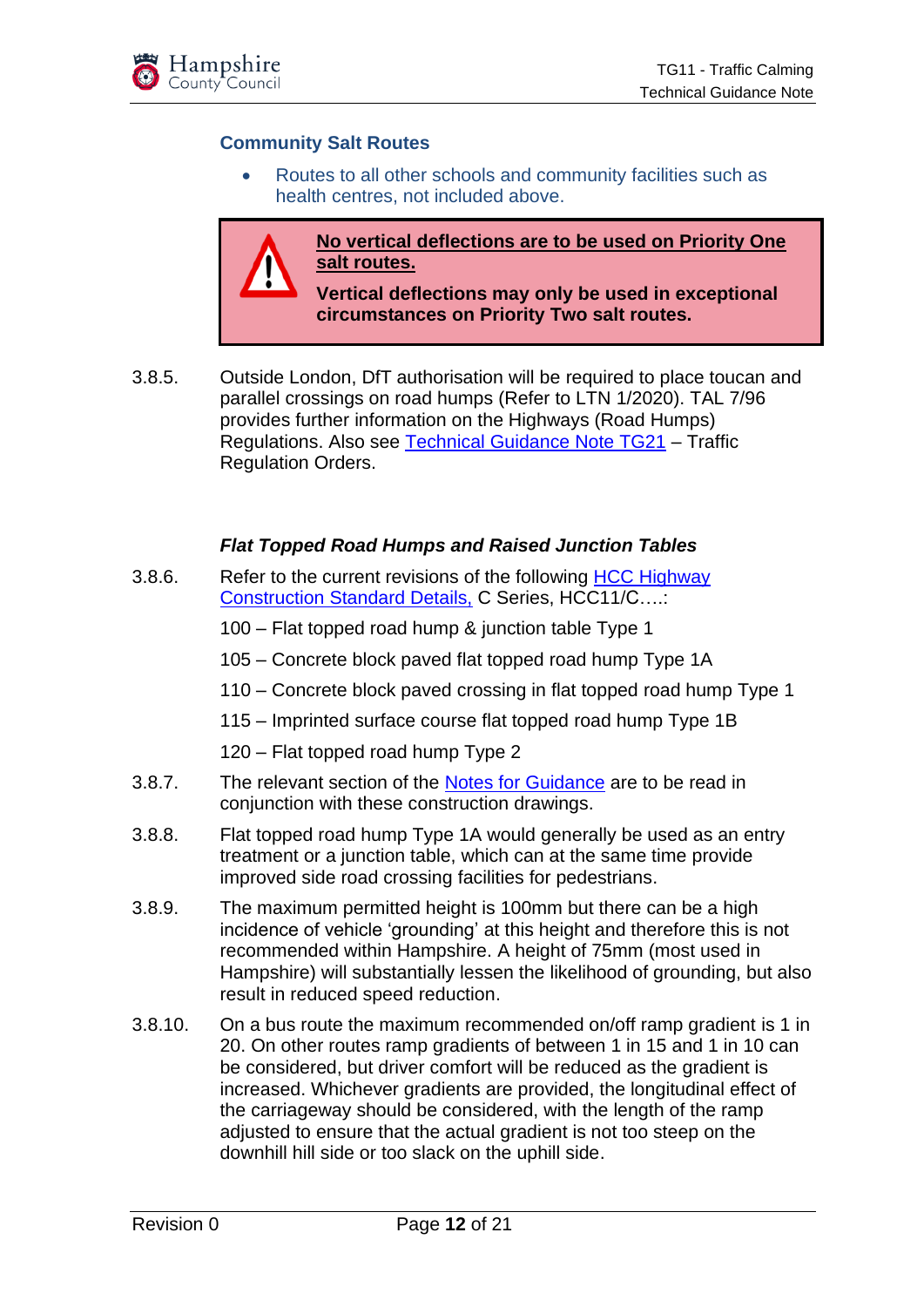- 3.8.11. Highway drainage is affected by the introduction of vertical deflections that cover the entire width of the carriageway, so modifications to the existing drainage system will be necessary. Gullies shall be introduced on the upstream side of the feature, and on both sides where there is little or no longitudinal fall on the carriageway i.e. 1 in 200 or less. Leaving gaps between the feature and the kerb lines is advisable where it is impossible to install gullies on the upstream side of the ramp and the hump isn't going to be utilised by pedestrians (Refer to [Standard Detail HCC11/C/120 Flat Topped Road Hump Type 2.](https://www.hants.gov.uk/transport/developers/standard-details) Only gullies will be permitted as additional drainage features – channel and gratings, or kerb drainage or 'Nib Nobbler's' shall not be permitted.
- 3.8.12. Refer to Local Transport Note 1/20 for guidance on using road humps on cycle routes.
- 3.8.13. The surrounding existing carriageway construction and its condition shall be investigated when considering the introduction of vertical deflections. Local carriageway reconstruction (increasing the construction thickness) either side of the feature is likely to be necessary to ensure durability. The reconstruction detail and method of compaction shall be agreed with HCC and it should be designed to cater for future predicted commercial vehicle flows (MSA). It should extend a minimum of 2m along the carriageway, across the whole width, from the toe of each ramp. The extent and details for reconstruction under the feature, if it is less than 4m long, shall also be agreed with HCC.
- 3.8.14. For details of surfacing material options and thickness refer to the [Hampshire Highways Surfacing Options Guidance.](http://documents.hants.gov.uk/transport/GuidanceDocumentonSurfacingOptions2016Approved.pdf)
- 3.8.15. Signs are required to alert drivers to the fact that they will encounter vertical deflections. Information about the signs to be provided and their location is given in Local Transport Note 1/07 and in the Traffic Signs Manual Chapter 4.
- 3.8.16. The HCC Street Lighting Client shall be consulted for an assessment of the existing lighting in the vicinity of any proposed humps or tables to ensure the lighting is adequate for the introduction of these features. The type/colour of proposed surfacing may also impact on the lighting requirements.

### *Speed Cushions*

- 3.8.17. Refer to the current revision of the HCC Highway Construction [Standard Detail](https://www.hants.gov.uk/transport/developers/standard-details)  [HCC11/C/125.](https://www.hants.gov.uk/transport/developers/standard-details)
- 3.8.18. The relevant section of the [Notes for Guidance](https://www.hants.gov.uk/transport/developers/standard-details) is to be read in conjunction



**Local carriageway reconstruction (increasing the construction thickness) either side of the feature is likely to be necessary to ensure durability.**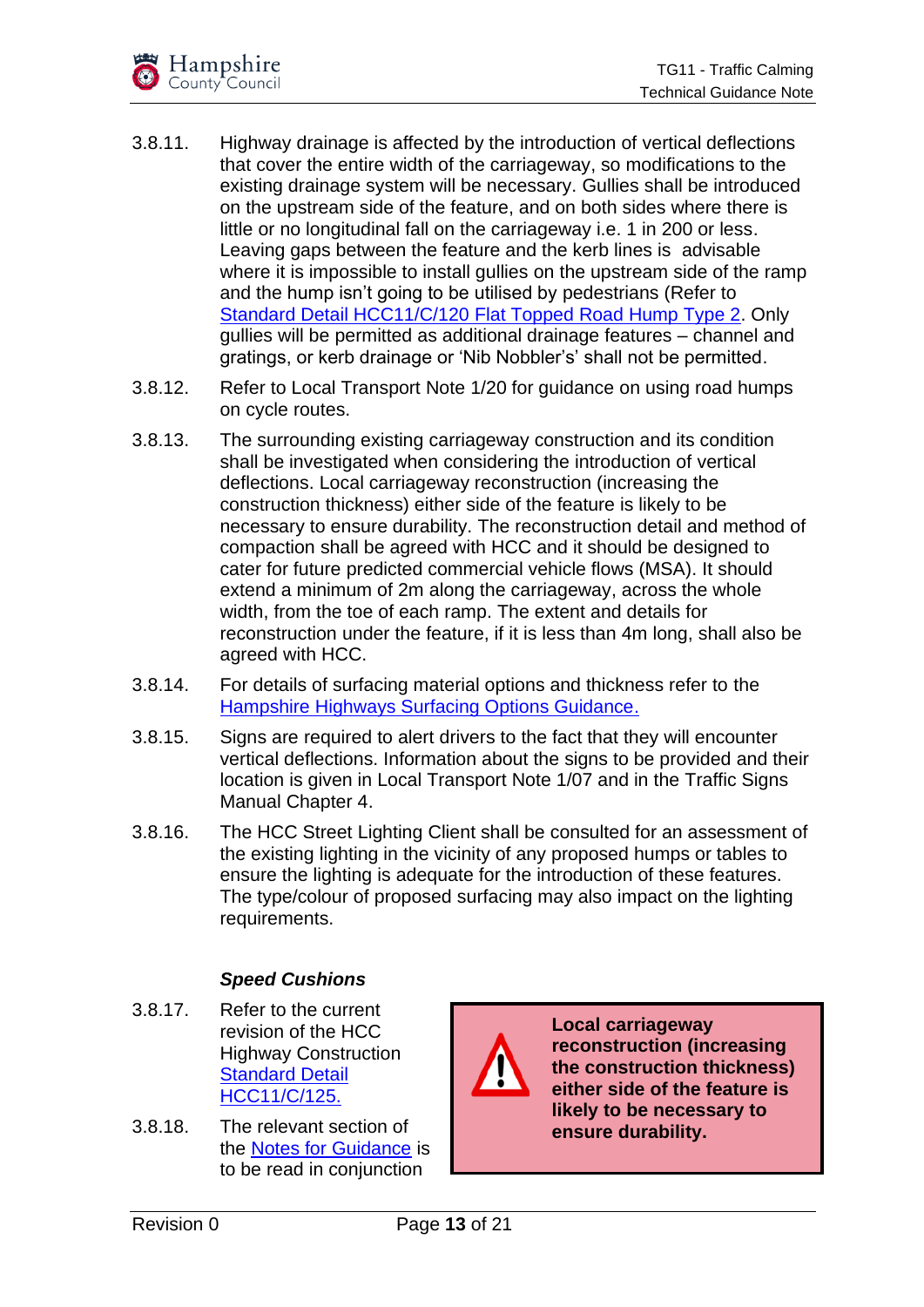with this construction drawing.

- 3.8.19. Speed cushions should only be sited on straight sections of road as they can be a hazard to motorcyclists on a horizontal curve (although there should always be the minimum gaps between the kerbs and the cushions and between the cushions themselves to allow motorcyclists to avoid them – refer to the Notes for Guidance). They should also be sited where forward visibility to them is suitable. They are often more acceptable to the public than full width road humps and bus operators tend to view them more favourably as buses will generally be able to straddle the cushions.
- 3.8.20. Simple pairs of cushions (one in each lane) become less effective on wide carriageways where there is room for drivers to avoid them. In these cases, a third cushion can be added, provided the minimum distances between the cushions and between the cushions and the kerbs can be maintained.
- 3.8.21. Dimensions for speed cushions are provided on HCC Highway Construction [Standard Detail HCC11/C/125,](https://www.hants.gov.uk/transport/developers/standard-details) but each site should be considered individually with respect to the types of vehicles expected to traverse them. On non-bus routes, wider cushions (up to 2m wide) may be appropriate.
- 3.8.22. Consideration should be given to the longitudinal fall on the carriageway as this can create steep gradients on the uphill approach and slack gradients on the downhill approach. In such circumstances the ramp lengths are adjusted to create effective gradients in line with the speed cushion standard detail.
- 3.8.23. Signing and street lighting are requirements for speed cushions (refer to 3.8.15 & 3.8.16). Speed cushions are also covered by the Highways (Road Humps) Regulations.
- 3.8.24. Prefabricated, modular surface mounted cushions are not permitted for use within Hampshire, as they are too easily damaged and require replacement parts too often.
- 3.8.25. All road humps, junction tables and cushions shall be of bituminous construction (asphalt) in accordance with the [HCC Standard](https://www.hants.gov.uk/transport/developers/standard-details) Details. It is important that the laying requirements of BS 594987 are accurately followed to avoid material failure (usually disintegration of the leading edge and sides).

### <span id="page-14-0"></span> $3.9.$ **Over-Runnable Areas and Rumble Devices**

- 3.9.1. The Highways (Traffic Calming) Regulations 1999 permit rumble devices up to 15 mm in height, provided no vertical face exceeds 6 mm in height. These requirements affect both over-runnable areas and rumble devices.
- 3.9.2. Over-runnable areas are used to create the illusion that the useable carriageway is narrower than it is. At roundabouts they can be used to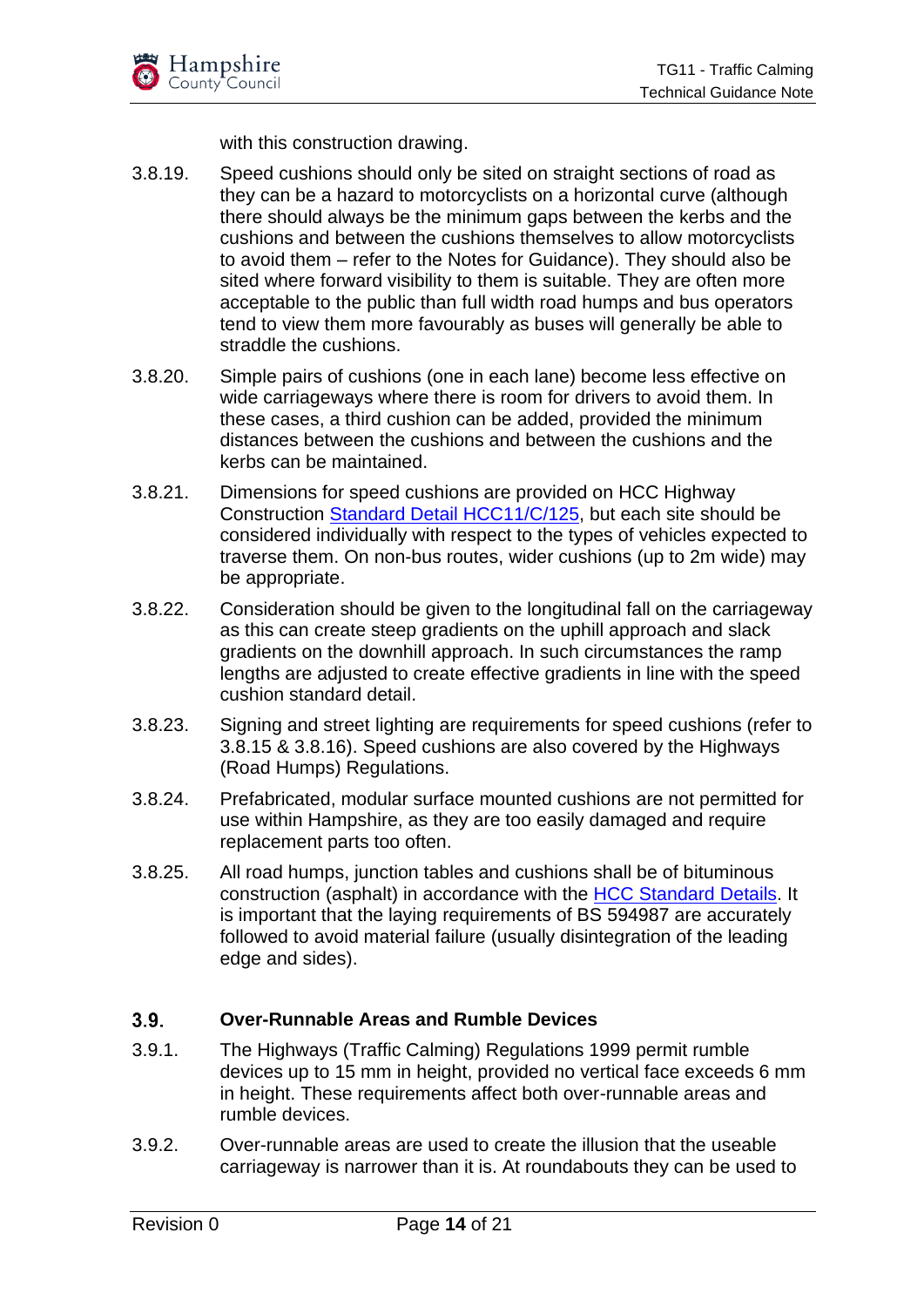deflect lighter traffic away from a straighter faster path, while still enabling larger vehicles to turn without a problem.

- 3.9.3. The use of over-runnable areas **shall be restricted to a maximum width of 1.5m** and **shall only be permitted** with site specific approval from the Asset Management Team (for Developer schemes, this shall be through the S278/S38 design audit process). They shall only be permitted where it can be proven that a compliant junction, or deflection, cannot be produced without an over-runnable area, irrespective of the land required to achieve the compliant design.
- 3.9.4. All overrun areas will incur [Commuted Sums.](https://www.hants.gov.uk/transport/developers/commuted-sums)
- 3.9.5. Where it is proven that an overrun area is unavoidable, the preference will be to use an imprinted standard asphalt surface course with a inlay highlighting the imprinted blockwork pattern (such as DuraTherm by [Ennis-Flint](mailto:%20info@ennisflint.com) or similar approved), The asphalt carriageway surface is reheated post-laying, then a preformed thermoplastic marking material is inlaid slightly below the asphalt surface. This inlay is then heated in place. Generally, this will be without an additional bullnose kerb being installed around the outside of the over-run area. Patterns shall be limited to either Herringbone or Running Bond. The thermoplastic inlay shall be limited to either white or sand colours.
- 3.9.6. The use of granite setts and imprinted thin surface course (such as 'Imprint') are generally no longer permitted for use within Hampshire due to concerns over ongoing maintenance costs, sustainability and buildability. Granite Setts may be permitted **ONLY in exceptional circumstances** (such as due to their location within a conservation area or for essential continuity purposes).
- 3.9.7. Where the over-run area is permitted to be slightly raised, it will generally be constructed as follows:
	- With the outer kerbed edge having a 15mm upstand with rounded profile so as to not exceed the maximum 6mm vertical face.



- With a 7.5 degree slope rising towards the inner island/edge of carriageway, subject to a maximum rise of 150mm.
- 3.9.8. The designer shall design the over-runnable area to the same design standards as the surrounding carriageway. Whether the over-runnable area is to be constructed within an area of existing carriageway or as proposed new construction, it shall be designed to carry the commercial vehicle flows (MSA) that precipitated the proposal to install this feature. The commercial vehicle flows used in the calculation shall be existing plus those predicted from any new development. The construction shall have a 40-year design life. The designer shall supply the pavement design calculations as part of the over-run proposal.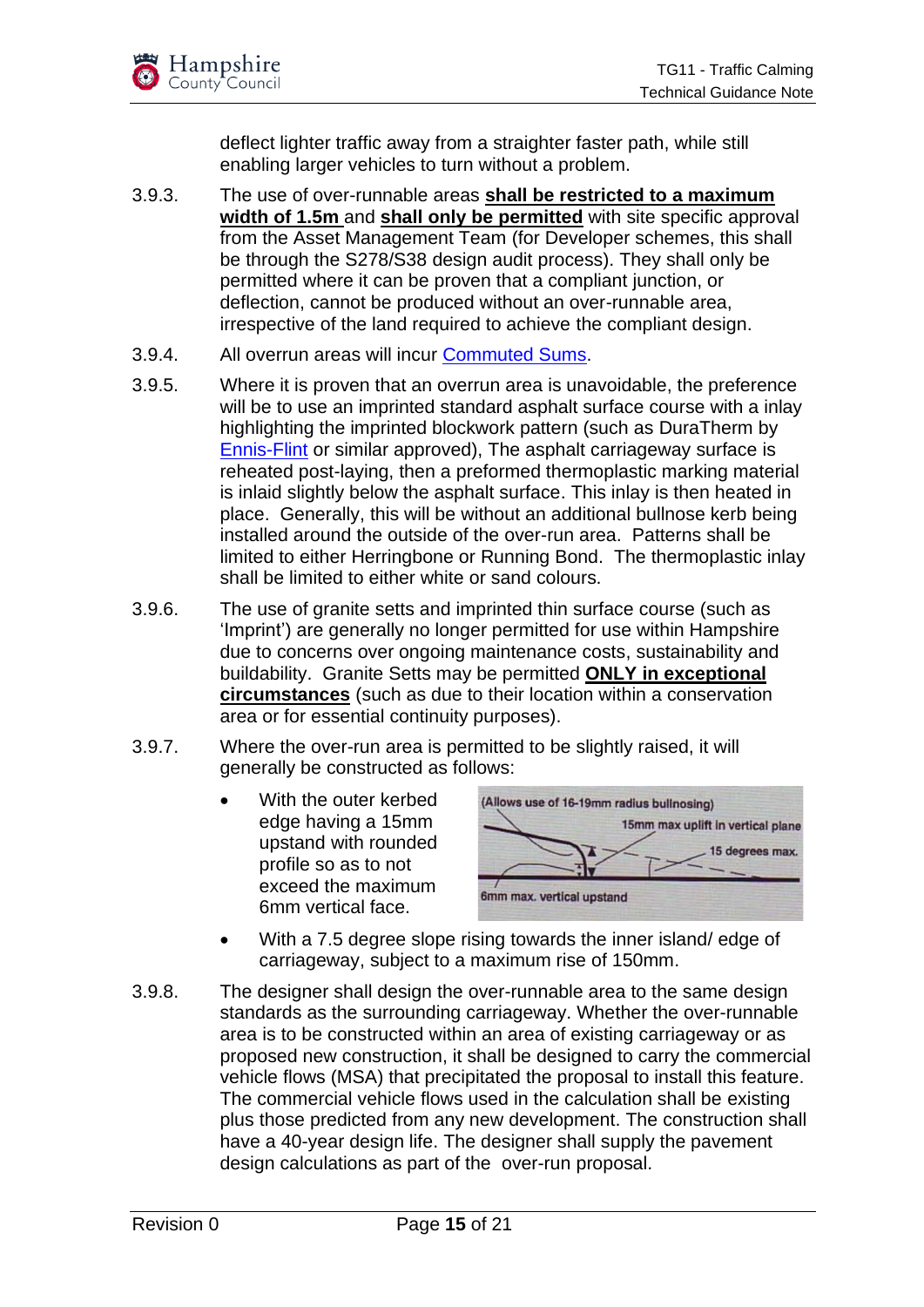- 3.9.9. Where, as a result of installing an over-runnable area, traffic will be channelised, the construction of the existing or proposed carriageway shall be assessed for its ability to withstand the predicted commercial vehicle flows (40-year design life). Where the over-run area is to be installed within an existing carriageway, the channelised section of the carriageway shall be reconstructed if it cannot be demonstrated that it has a 40-year design life.
- 3.9.10. The designer shall ensure that the radius for the outer edge of the overrunnable area can be formed from readily obtainable radiused kerbs. All details shall be appropriate to the site-specific requirements.
- 3.9.11. The bed and surround to all kerbs should be sufficiently robust to avoid displacement under traffic loading. It may be necessary to provide subbase beneath the kerb bed. Where the detail is to be used in areas with poor ground conditions, the width and depth of the ST4 concrete bed and surround should be increased. Where the site location is likely to include traffic loading by specialist vehicles (e.g. tanks due to proximity to MoD bases or concentrated HCV load near distribution centres) the kerb detail will need to be developed in liaison with HCC's Asset Management team.
- 3.9.12. Where installed within an existing carriageway, the surface and binder course to the front of the kerb should be neatly saw cut. Reinstatement of the surface course and treatment of the receiving surfaces shall be as detailed on [Standard Detail HCC11/M/010.](https://www.hants.gov.uk/transport/developers/standard-details)
- 3.9.13. A drainage solution shall be provided to ensure that ponding does not occur at any 'low spots' created as a result of an over-runnable area. Ideally the drainage should be positioned such that it is not in a location that will be continually over-ridden, i.e. not within a wheel track.
- 3.9.14. Over-runnable areas shall not be used in un-lit conditions. Lighting is to be provided to illuminate any over-run area installed.
- 3.9.15. Overrun areas should not be used adjacent to walkers, cyclists and horse-riders crossings. Where an overrun area is used adjacent to a pedestrian crossing, the overrun areas should not resemble footways or refuges in order to discourage pedestrians utilising them to cross the carriageway.
- 3.9.16. Rumble strips, and other devices such as RippleprintTM or other similar products, alert drivers to a hazard or change in conditions but are unlikely to be effective as speed reducing features. They also often become a noise nuisance and/or transmit vibration beyond the carriageway. These effects are especially relevant where the rumble devices are regularly over-ridden by HCVs/buses and in areas with subgrades such as alluvium and peat. Due to the nature of their construction, these features require frequent maintenance. Because of their ineffectiveness in reducing traffic speeds, their potential to cause noise and vibrations and the cost of future maintenance, they are not accepted within the adoptable highway.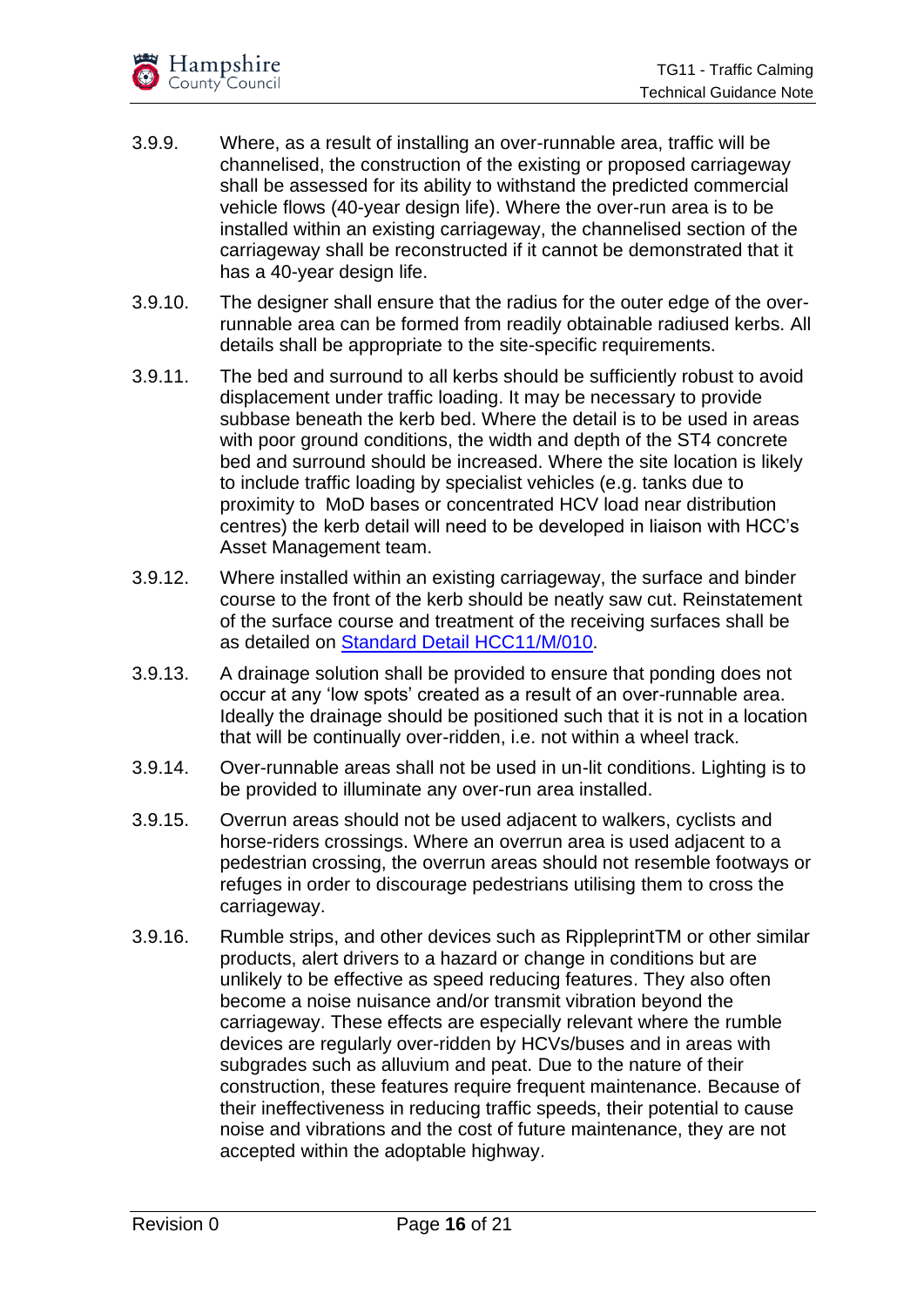### <span id="page-17-0"></span> $3.10.$ **Traffic Calming in Rural, Conservation or Special Designation Areas**

- 3.10.1 Design of traffic calming for villages and rural areas requires special consideration of the requirements for lighting, signage and the passage of large, heavy agricultural vehicles.
- 3.10.2. The features need to be designed to fit sympathetically into the local environment (timber bollards rather than plastic bollards, for example) and the generation of noise from raised features may be more of an issue than in urban regions. In most cases physical traffic calming measures, based on vertical deflection, are not suitable for rural routes or conservation areas due to the legal requirements for associated signs and lighting.
- 3.10.3 The Campaign for the Protection of Rural England is keen to reduce the impact of signs and lines in rural areas by limiting the use of yellow backed signs and general sign clutter where possible. Air quality is another consideration. However, as the speed reductions possible are relatively small, the features are unlikely to have a great effect on vehicle acceleration or deceleration.
- 3.10.4. Some ideas for 'natural' or psychological calming measures that may be suitable in rural areas and villages are discussed in Local Transport Note 1/07 but prior consultation with HCC Traffic and Safety team is required before such measures are proposed to ensure that they are acceptable.
- 3.10.5. Advice from the HCC Traffic and Safety team should always be sought when traffic calming is proposed within rural areas, particularly in ecologically sensitive areas. For S278 schemes this consultation will be undertaken by the Design Audit Engineer as part of the S278 Design Audit process.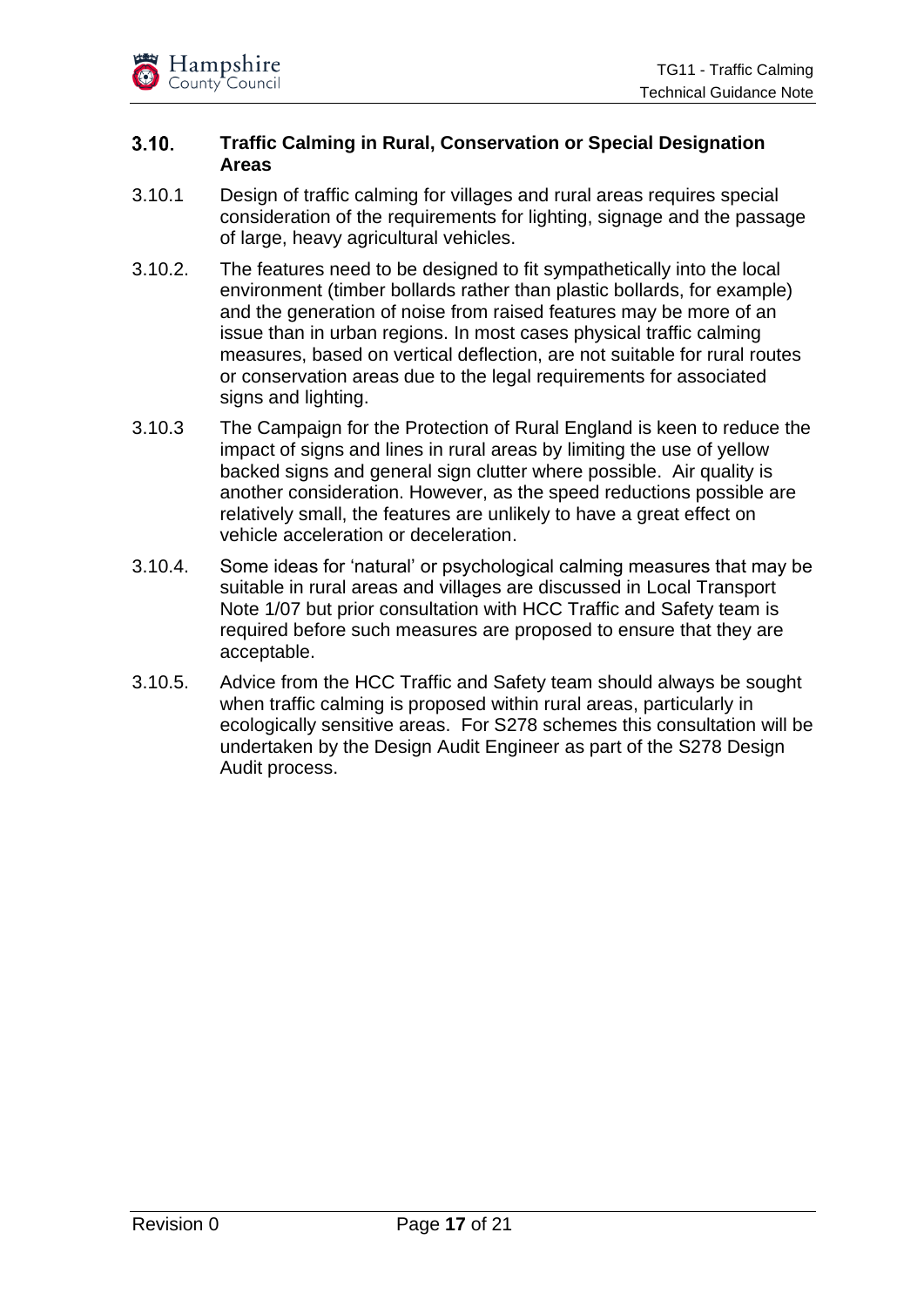# <span id="page-18-0"></span>**4. Bibliography**

4.1. There are numerous reference documents available containing information and guidance on traffic calming schemes. A list of some of them is given below.

# **Regulations**

*The Highways Act 1980 The Highways (Road Humps) Regulations 1999 The Highways (Traffic Calming) Regulations 1999*



# **DMRB**

- CD 143 Design for walking, cycling and horse-riding
- CD 116 Geometric Design of Roundabouts

# **Local Transport Notes (LTN)**

- 1/07 Traffic Calming
- 1/20 Cycle Infrastructure Design

## **'Roads' and DfT Circulars**

- 3/90 The Highway (Road Humps) Regulations 1990
- 2/92 Road Traffic Act 1991 Road Humps and Variable Speed Limits
- 2/93 The Highways (Traffic Calming) Regulations 1993
- 3/93 Road Traffic Regulation Act 1984: Sections 81-85 Local Speed Limits
- 4/96 Road Humps
- 5/99 20 mph Speed Limits
- 02/2006 The Quiet Lanes and Homezones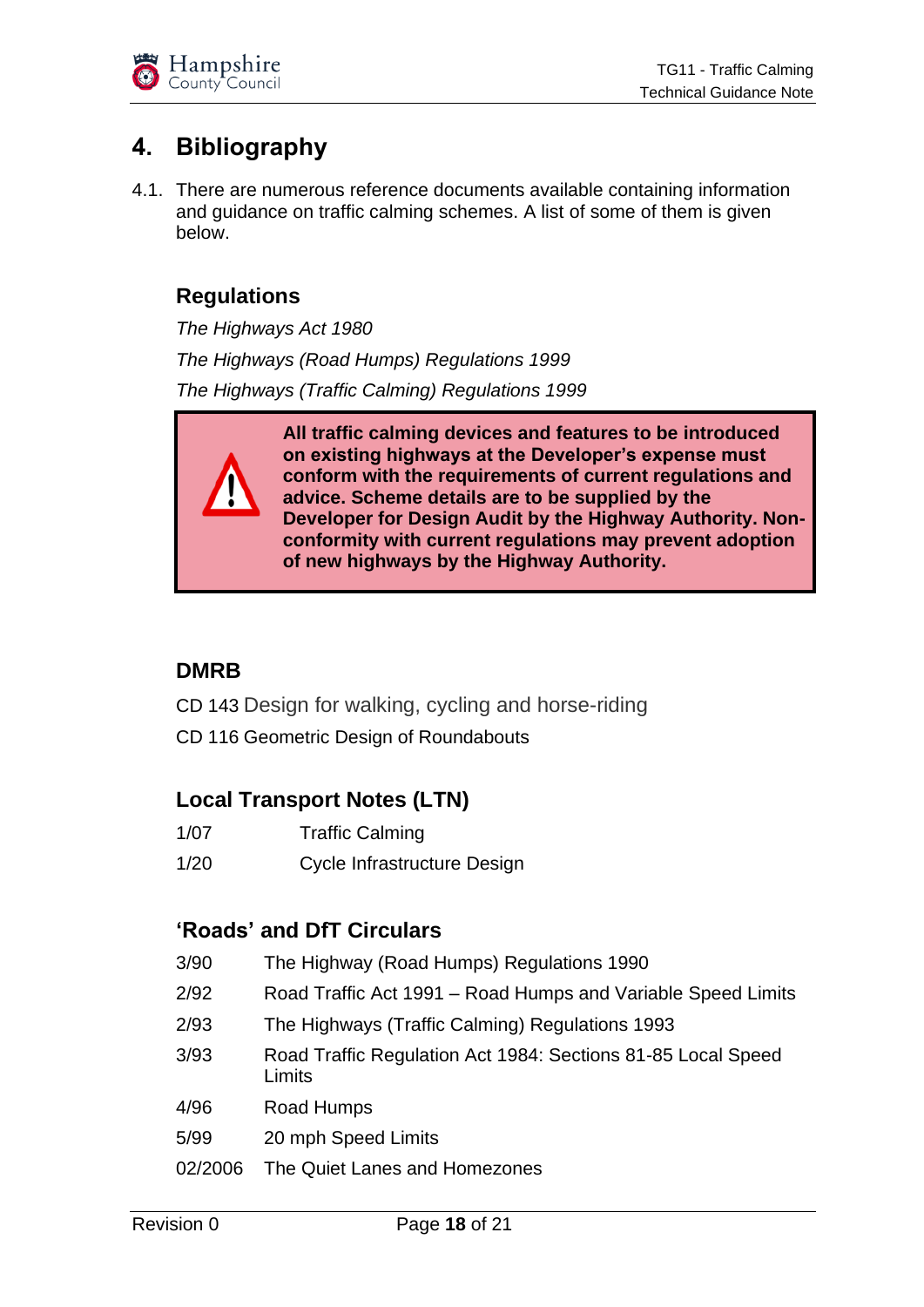

### 01/2013 Setting Local Speed Limits

## **Traffic Advisory Leaflets (TAL)**

- 1/87 Measures to Control Traffic for the Benefit of Residents, Pedestrians and Cyclists.
- 3/90 Urban Safety Management Guidelines from IHT
- 7/91 20 mph Speed Limit Zones
- 2/92 The Carfax, Horsham 20 mph Zone
- 2/93 20 mph Speed Limit Zone Signs
- 3/93 Traffic Calming Special Authorisations
- 7/93 Traffic Calming Regulations
- 11/93 Rumble Devices
- 12/93 Overrun Areas
- 13/93 Gateways
- 1/94 VISP A Summary
- 2/94 Entry Treatments
- 3/94 Fire and Ambulance Services Traffic Calming: A Code of **Practice**
- 4/94 Speed Cushions
- 7/94 Thumps Thermoplastic Road Humps
- 9/94 Horizontal Deflections
- 1/95 Speed Limit Signs A Guide to Good Practice
- 2/95 Raised Rib Markings
- 7/95 Traffic Islands for Speed Control
- 1/96 Traffic Management in Historic Areas
- 2/96 75mm High Road Humps
- 4/96 Traffic Management and Emissions
- 6/96 Traffic Calming: Traffic and Vehicle Noise
- 7/96 Highways (Road Humps) Regulations 1996
- 8/96 Road Humps and Ground-borne Vibrations
- 2/97 Traffic Calming on Major Roads: A49, Craven Arms, Shropshire
- 6/97 Traffic Calming on Major Roads: A47, Thorney, Cambridgeshire
- 10/97 Halifax Historic Core Zone
- 12/97 Chicane Schemes
- 1/98 Speed Cushion Schemes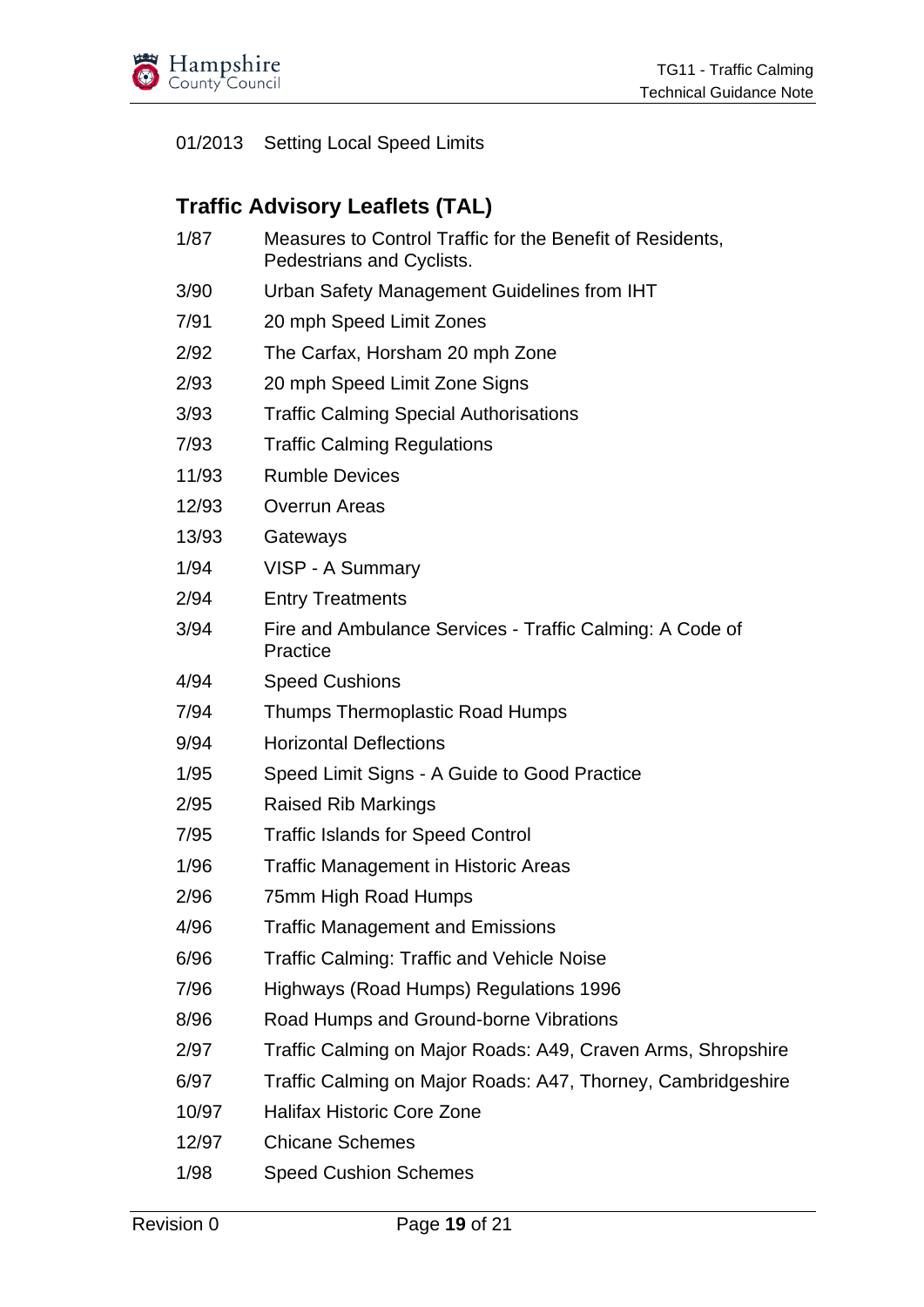- 2/98 Lincoln Historic Zone
- 8/98 Shrewsbury Historic Core Zone.
- 9/98 Sinusoidal, H and S Humps.
- 2/99 Havant Traffic Calming Scheme.
- 8/99 Urban Safety Management: using SafeNet Software.
- 9/99 20 mph speed limits and zones.
- 13/99 Historic Core Zones: Bury St Edmunds.
- 14/99 Traffic Calming on Major Roads: A Traffic Calming Scheme at Costessey, Norfolk.
- 1/00 Traffic Calming in Villages on Major Roads.
- 10/00 Road humps: discomfort, noise, and ground- borne vibration.
- 11/00 Village Traffic Calming reducing accidents.
- 12/00 Urban Street Activity in 20 mph Zones Ayres Road Area, Old Trafford.
- 1/07 Emergency Services Traffic Calming Schemes: A Code of Practice

# **Other References**

*Achieving Lower Speeds: The toolkit –* Transport for London

*Slow Streets Sourcebook (2015) –* Urban Design London

*Handbook for Cycle-friendly Design* – Sustrans Design Manual

*Traffic Calming Techniques, (2005)* – The Institution of Highways & Transportation and the County Surveyors' Society

*NICE Guideline NG70 - Air Pollution: Outdoor air quality and health* – National Institute for Heath and Care Excellence

# **Associated Technical Guidance Notes**

- TG17 Departures from Standard
- TG18 Road Safety Audits
- TG21 Traffic Regulation Orders